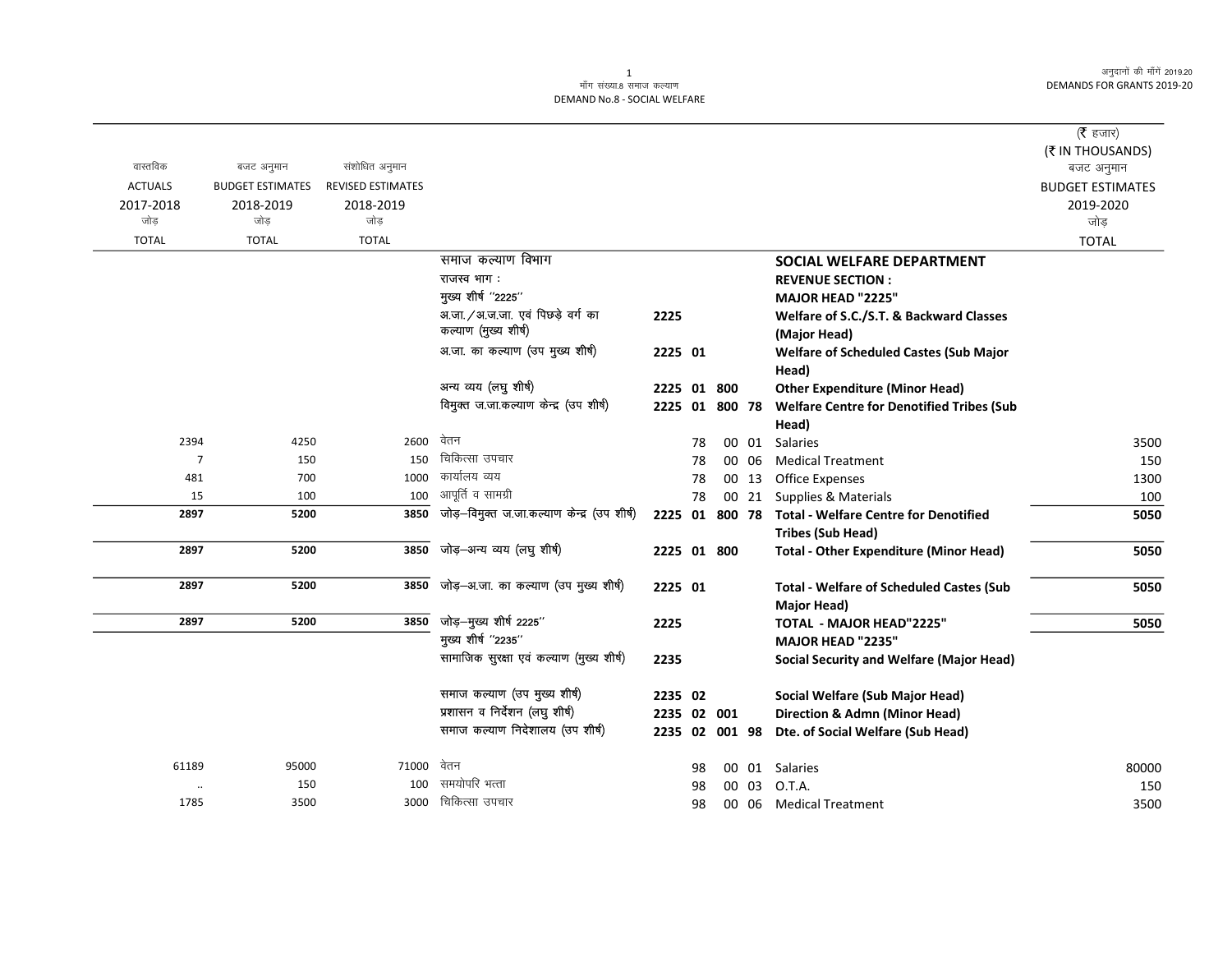# 2<br>माँग संख्या.8 समाज कल्याण DEMAND No.8 - SOCIAL WELFARE

|                      |                         |                          |                                             |                |    |    |       |                                                           | ( $\bar{\tau}$ हजार)           |
|----------------------|-------------------------|--------------------------|---------------------------------------------|----------------|----|----|-------|-----------------------------------------------------------|--------------------------------|
| वास्तविक             | बजट अनुमान              | संशोधित अनुमान           |                                             |                |    |    |       |                                                           | (₹ IN THOUSANDS)<br>बजट अनुमान |
| <b>ACTUALS</b>       | <b>BUDGET ESTIMATES</b> | <b>REVISED ESTIMATES</b> |                                             |                |    |    |       |                                                           | <b>BUDGET ESTIMATES</b>        |
| 2017-2018            | 2018-2019               | 2018-2019                |                                             |                |    |    |       |                                                           | 2019-2020                      |
| जोड                  | जोड                     | जोड                      |                                             |                |    |    |       |                                                           | जोड़                           |
| <b>TOTAL</b>         | <b>TOTAL</b>            | <b>TOTAL</b>             |                                             |                |    |    |       |                                                           | <b>TOTAL</b>                   |
| 148                  | 800                     | 400                      | घरेलू यात्रा व्यय                           |                | 98 |    | 00 11 | <b>Domestic Travel Expenses</b>                           | 800                            |
| $\ddot{\phantom{0}}$ | 500                     | 1000                     | विदेश यात्रा व्यय                           |                | 98 |    |       | 00 12 Foreign Travel Expenses                             | 1000                           |
| 23746                | 30100                   | 30000                    | कार्यालय व्यय                               |                | 98 |    |       | 00 13 Office Expenses                                     | 27000                          |
| $\ddot{\phantom{a}}$ | 900                     | 100                      | आपूर्ति व सामग्री                           |                | 98 |    |       | 00 21 Supplies & Materials                                | 100                            |
|                      |                         |                          | तकनीकी सूचना                                |                | 98 | 99 |       | <b>Information Technology</b>                             |                                |
| 17078                | 20000                   | 30500                    | कार्यालय व्यय                               |                | 98 |    |       | 99 13 Office Expenses                                     | 23000                          |
| 103946               | 150950                  | 136100                   | जोड़-समाज कल्याण निदेशालय (उप शीर्ष)        |                |    |    |       | 2235 02 001 98 Total - Dte. of Social Welfare (Sub Head)  | 135550                         |
|                      |                         |                          | प्रत्येक के लिए सामाजिक सहायता मंच          |                |    |    |       | 2235 02 001 95 Social Assistance Forum for Every One      |                                |
|                      |                         |                          | (सेफ) (उप शीर्ष)                            |                |    |    |       | (SAFE) (Sub Head)                                         |                                |
| 726                  | 2000                    | 1000                     | वेतन                                        |                | 95 |    |       | 00 01 Salaries                                            | 1500                           |
| $\ddotsc$            | 20                      | 20                       | समयोपरि भत्ता                               |                | 95 |    | 00 03 | O.T.A.                                                    | 20                             |
| 10                   | 20                      | 20                       | चिकित्सा उपचार                              |                | 95 |    | 00 06 | <b>Medical Treatment</b>                                  | 20                             |
| 5                    | 20                      | 20                       | घरेलू यात्रा व्यय                           |                | 95 |    | 00 11 | <b>Domestic Travel Expenses</b>                           | 20                             |
|                      | 80                      | 80                       | कार्यालय व्यय                               |                | 95 |    |       | 00 13 Office Expenses                                     | 80                             |
| 741                  | 2140                    | 1140                     | जोड़–प्रत्येक के लिए सामाजिक सहायता         |                |    |    |       | 2235 02 001 95 Total - Social Assistance Forum for Every  | 1640                           |
|                      |                         |                          | मंच (सेफ) (उप शीर्ष)                        |                |    |    |       | One (SAFE) (Sub Head)                                     |                                |
|                      |                         |                          | आंतरिक सुरक्षा तथा सफाई का संवर्धन          |                |    |    |       | 2235 02 001 92 Security - Internal & external and         |                                |
|                      |                         |                          | (उप शीर्ष)                                  |                |    |    |       | augmentation of sanitation (SWD) (Sub                     |                                |
|                      |                         |                          |                                             |                |    |    |       | Head)                                                     |                                |
| 72002                | 100000                  | 100000                   | कार्यालय व्यय                               |                | 92 |    | 00 13 | Office Expenses                                           | 110000                         |
| 72002                | 100000                  | 100000                   | जोड़-आंतरिक सुरक्षा तथा सफाई का             |                |    |    |       | 2235 02 001 92 Total - Security - Internal & external and | 110000                         |
|                      |                         |                          | संवर्धन (उप शीर्ष)                          |                |    |    |       | augmentation of sanitation (SWD) (Sub                     |                                |
|                      |                         |                          |                                             |                |    |    |       | Head)                                                     |                                |
|                      |                         |                          | मद्य निषेध प्रचार व प्रसार योजना (उप शीर्ष) | 2235 02 001 89 |    |    |       | <b>Prohibition Propaganda, Publicity Scheme</b>           |                                |
|                      |                         |                          |                                             |                |    |    |       | (Sub Head)                                                |                                |
| 9676                 | 16000                   | 11000                    | वेतन                                        |                | 89 |    | 00 01 | <b>Salaries</b>                                           | 14000                          |
| 275                  | 300                     | 460                      | मजदूरी                                      |                | 89 |    |       | 00 02 Wages                                               | 500                            |
| 11                   | 50                      |                          | समयोपरि भत्ता                               |                | 89 |    |       | 00 03 O.T.A.                                              |                                |
| 559                  | 800                     | 1000                     | चिकित्सा उपचार                              |                | 89 | 00 | 06    | <b>Medical Treatment</b>                                  | 1000                           |
| 1148                 | 2500                    | 2500                     | कार्यालय व्यय                               |                | 89 |    |       | 00 13 Office Expenses                                     | 3000                           |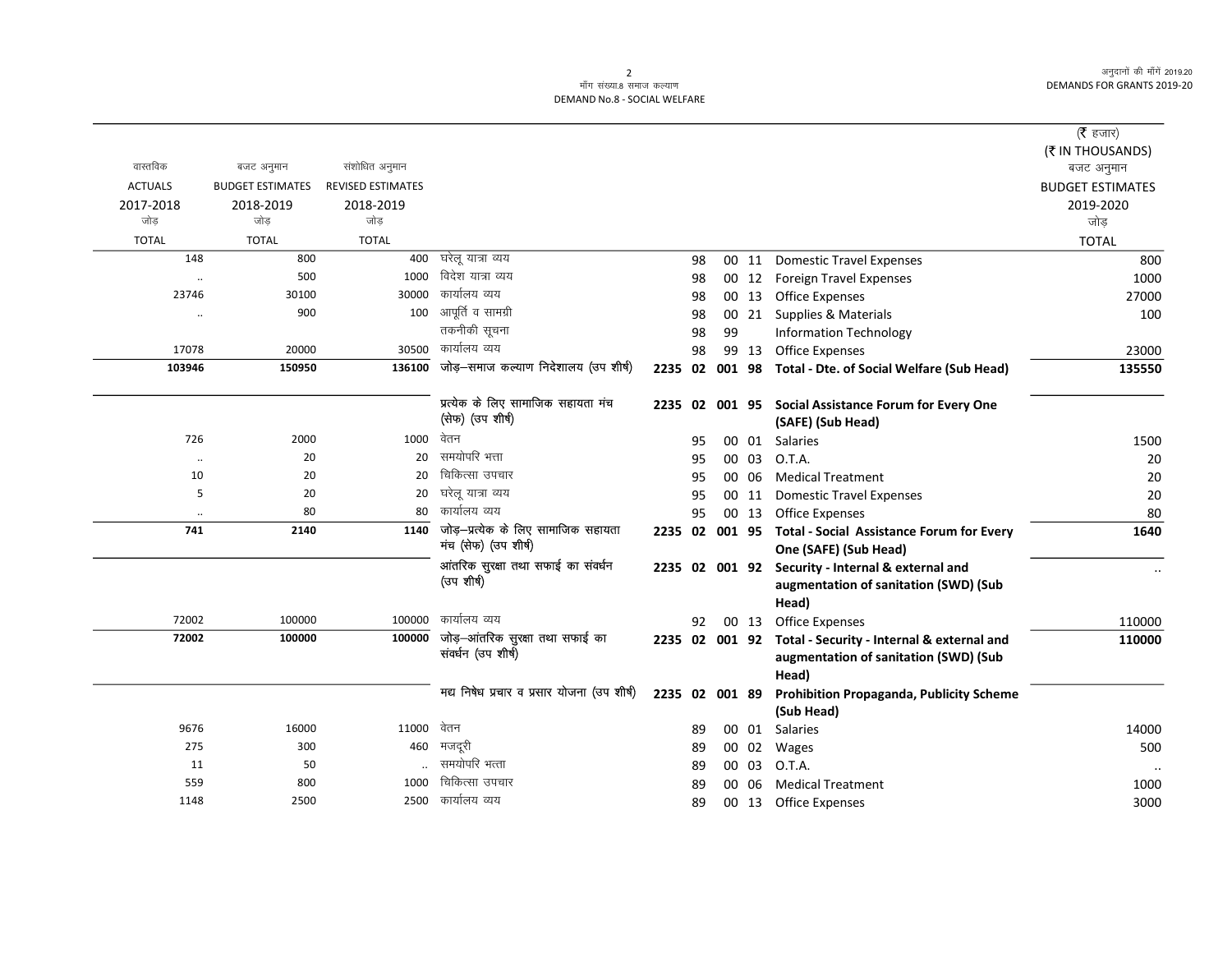#### ्<br>माँग संख्या.8 समाज कल्याण DEMAND No.8 - SOCIAL WELFARE

|                |                         |                          |                                            |                |    |       |                                                           | ( $\bar{\tau}$ हजार)    |
|----------------|-------------------------|--------------------------|--------------------------------------------|----------------|----|-------|-----------------------------------------------------------|-------------------------|
|                |                         |                          |                                            |                |    |       |                                                           | (₹ IN THOUSANDS)        |
| वास्तविक       | बजट अनुमान              | संशोधित अनुमान           |                                            |                |    |       |                                                           | बजट अनुमान              |
| <b>ACTUALS</b> | <b>BUDGET ESTIMATES</b> | <b>REVISED ESTIMATES</b> |                                            |                |    |       |                                                           | <b>BUDGET ESTIMATES</b> |
| 2017-2018      | 2018-2019               | 2018-2019                |                                            |                |    |       |                                                           | 2019-2020               |
| जोड            | जोड                     | जोड                      |                                            |                |    |       |                                                           | जोड़                    |
| <b>TOTAL</b>   | <b>TOTAL</b>            | <b>TOTAL</b>             |                                            |                |    |       |                                                           | <b>TOTAL</b>            |
| 9824           | 6000                    | 8000                     | विज्ञापन व प्रचार                          |                | 89 | 00 26 | Advertisement & Publicity                                 | 10000                   |
| 21493          | 25650                   | 22960                    | जोड़-मद्य निषेध, प्रचार व प्रसार योजना     | 2235 02 001 89 |    |       | <b>Total - Prohibition Propaganda Publicity</b>           | 28500                   |
|                |                         |                          | (उप शीर्ष)                                 |                |    |       | <b>Scheme (Sub Head)</b>                                  |                         |
|                |                         |                          | पुनर्वास सेवायें (उप शीर्ष)                |                |    |       | 2235 02 001 87 Rehabilitation Services (Sub Head)         |                         |
| 8269           | 18000                   | 11500                    | वेतन                                       |                | 87 | 00 01 | Salaries                                                  | 16000                   |
| $\cdot\cdot$   | 20                      | 20                       | समयोपरि भत्ता                              |                | 87 | 00 03 | O.T.A.                                                    | 20                      |
| 320            | 500                     | 1500                     | चिकित्सा उपचार                             |                | 87 | 00 06 | <b>Medical Treatment</b>                                  | 1800                    |
| $\ddotsc$      | 200                     | 200                      | घरेलू यात्रा व्यय                          |                | 87 | 00 11 | <b>Domestic Travel Expenses</b>                           | 200                     |
| 45             | 150                     | 150                      | कार्यालय व्यय                              |                | 87 | 00 13 | <b>Office Expenses</b>                                    | 250                     |
| 8634           | 18870                   | 13370                    | जोड़— पूनर्वास सेवायें (उप शीर्ष)          |                |    |       | 2235 02 001 87 Total - Rehabilitation Services (Sub Head) | 18270                   |
| 206816         | 297610                  |                          | 273570 जोड़-प्रशासन व निर्देशन (लघु शीर्ष) | 2235 02 001    |    |       | <b>Total - Direction &amp; Administration (Minor</b>      | 293960                  |
|                |                         |                          |                                            |                |    |       | Head)                                                     |                         |
|                |                         |                          | विक्लॉगों का कल्याण (लघु शीर्ष)            | 2235 02 101    |    |       | <b>Welfare of handicapped (Minor Head)</b>                |                         |
|                |                         |                          | मानसिक रूप से विकलॉग बच्चों के लिए         | 2235 02 101 95 |    |       | <b>School/home for mentally Retarded</b>                  |                         |
|                |                         |                          | पाठशाला/गृह (उप शीर्ष)                     |                |    |       | children (Sub Head)                                       |                         |
| 28441          | 45600                   | 36000                    | वेतन                                       |                | 95 |       | 00 01 Salaries                                            | 42500                   |
| $\cdot\cdot$   | 13400                   | 20900                    | मजदूरी                                     |                | 95 |       | 00 02 Wages                                               | 36000                   |
| 814            | 3000                    | 1500                     | चिकित्सा उपचार                             |                | 95 | 00 06 | <b>Medical Treatment</b>                                  | 2325                    |
| $\ddotsc$      | 140                     | 40                       | घरेलू यात्रा व्यय                          |                | 95 | 00 11 | <b>Domestic Travel Expenses</b>                           | 100                     |
| 55559          | 60000                   | 68550                    | कार्यालय व्यय                              |                | 95 | 00 13 | <b>Office Expenses</b>                                    | 70000                   |
| 39446          | 52500                   | 46000                    | आपूर्ति व सामग्री                          |                | 95 | 00 21 | Supplies & Materials                                      | 51900                   |
| 124260         | 174640                  | 172990                   | जोड़–मानसिक रूप से विकलॉग बच्चों के        |                |    |       | 2235 02 101 95 Total - School/Home for Mentally           | 202825                  |
|                |                         |                          | लिए पाठशाला/गृह (उप शीर्ष)                 |                |    |       | <b>Retarded Children (Sub Head)</b>                       |                         |
|                |                         |                          | प्रशिक्षण व उत्पादन केन्द्र (उप शीर्ष)     |                |    |       | 2235 02 101 94 Training-cum-Production Centre (Sub        |                         |
|                |                         |                          |                                            |                |    |       | Head)                                                     |                         |
| 4474           | 6700                    | 4500                     | वेतन                                       |                | 94 | 00 01 | Salaries                                                  | 6700                    |
| 893            | 1150                    | 1300                     | मजदूरी                                     |                | 94 |       | 00 02 Wages                                               | 1500                    |
| 11             | 20                      | 20                       | समयोपरि भत्ता                              |                | 94 | 00 03 | O.T.A.                                                    | 20                      |
| 117            | 400                     | 200                      | चिकित्सा उपचार                             |                | 94 |       | 00 06 Medical Treatment                                   | 200                     |
|                |                         |                          |                                            |                |    |       |                                                           |                         |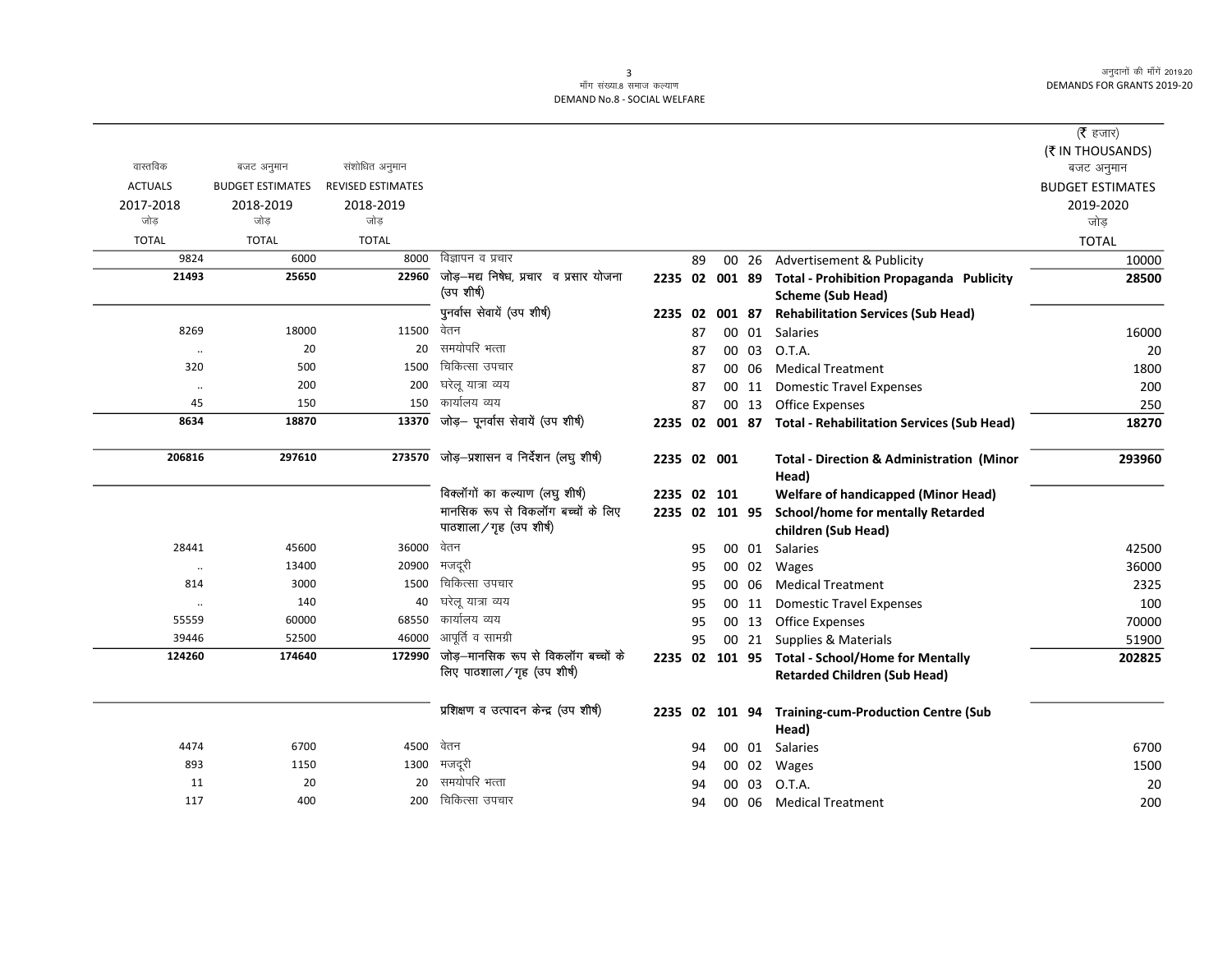#### माँग संख्या.8 समाज कल्याण DEMAND No.8 - SOCIAL WELFARE

|                |                         |                          |                                             |                |    |       |                                                            | (रै हजार)               |
|----------------|-------------------------|--------------------------|---------------------------------------------|----------------|----|-------|------------------------------------------------------------|-------------------------|
|                |                         |                          |                                             |                |    |       |                                                            | (₹ IN THOUSANDS)        |
| वास्तविक       | बजट अनुमान              | संशोधित अनुमान           |                                             |                |    |       |                                                            | बजट अनुमान              |
| <b>ACTUALS</b> | <b>BUDGET ESTIMATES</b> | <b>REVISED ESTIMATES</b> |                                             |                |    |       |                                                            | <b>BUDGET ESTIMATES</b> |
| 2017-2018      | 2018-2019               | 2018-2019                |                                             |                |    |       |                                                            | 2019-2020               |
| जोड            | जोड                     | जोड                      |                                             |                |    |       |                                                            | जोड़                    |
| <b>TOTAL</b>   | <b>TOTAL</b>            | <b>TOTAL</b>             |                                             |                |    |       |                                                            | <b>TOTAL</b>            |
| 58             | 250                     | 200                      | कार्यालय व्यय                               |                | 94 |       | 00 13 Office Expenses                                      | 200                     |
|                | 150                     |                          | आपूर्ति व सामग्री                           |                | 94 |       | 00 21 Supplies & Materials                                 |                         |
| 5553           | 8670                    | 6220                     | जोड़-प्रशिक्षण व उत्पादन केन्द्र (उप शीर्ष) |                |    |       | 2235 02 101 94 Total - Training - Cum-Production<br>Centre | 8620                    |
|                |                         |                          |                                             |                |    |       | (Sub Head)                                                 |                         |
|                |                         |                          | अध्यापक प्रशिक्षण इकाई एवं मूक व बधिरों     |                |    |       | 2235 02 101 93 Teachers Training Unit and Lady Noyce       |                         |
|                |                         |                          | के लिए लेडी नायस स्कूल (उप शीर्ष)           |                |    |       | School for Deaf & Dumb (Sub Head)                          |                         |
| 41466          | 60000                   | 45000                    | वेतन                                        |                | 93 |       | 00 01 Salaries                                             | 60000                   |
| $\ldots$       | 20                      | 3300                     | मजदूरी                                      |                | 93 | 00 02 | Wages                                                      | 3300                    |
| 390            | 1000                    | 1000                     | चिकित्सा उपचार                              |                | 93 | 00 06 | <b>Medical Treatment</b>                                   | 1000                    |
| 12             | 100                     | 100                      | घरेलू यात्रा व्यय                           |                | 93 | 00 11 | <b>Domestic Travel Expenses</b>                            | 100                     |
| 4946           | 8000                    | 8000                     | कार्यालय व्यय                               |                | 93 | 00 13 | <b>Office Expenses</b>                                     | 8000                    |
| $\cdot\cdot$   | 200                     |                          | आपूर्ति व सामग्री                           |                | 93 | 00 21 | Supplies & Materials                                       | $\ddotsc$               |
| 2252           | 3500                    | 3200                     | पेट्रोल तेल व स्नैहक द्रव्य                 |                | 93 | 00 24 | <b>P.O.L.</b>                                              | 3500                    |
| 49066          | 72820                   | 60600                    | जोड़-अध्यापक प्रशिक्षण इकाई एवं मूक व       |                |    |       | 2235 02 101 93 Total - Teachers Training Unit & Lady       | 75900                   |
|                |                         |                          | बधिरों के लिए लेडी नायस स्कूल (उप शीर्ष)    |                |    |       | Noyce School for Deaf and Dumb (Sub                        |                         |
|                |                         |                          |                                             |                |    |       | Head)                                                      |                         |
|                |                         |                          | दृष्टिहीन लड़को के लिए राजकीय               | 2235 02 101 91 |    |       | Govt. School for Blind Boys, Kingsway                      |                         |
|                |                         |                          | पाठशाला किंग्जवे कैम्प (उप शीर्ष)           |                |    |       | Camp (Sub Head)                                            |                         |
| 15036          | 23800                   | 17500                    | वेतन                                        |                | 91 | 00 01 | <b>Salaries</b>                                            | 20000                   |
| 825            | 1500                    | 1200                     | चिकित्सा उपचार                              |                | 91 | 00 06 | <b>Medical Treatment</b>                                   | 1200                    |
| 1735           | 1820                    | 5000                     | कार्यालय व्यय                               |                | 91 | 00 13 | <b>Office Expenses</b>                                     | 5800                    |
| 12588          | 13000                   | 17000                    | आपूर्ति व सामग्री                           |                | 91 | 00 21 | Supplies & Materials                                       | 17500                   |
| 30184          | 40120                   | 40700                    | जोड़-दृष्टिहीन लड़को के लिए राजकीय          |                |    |       | 2235 02 101 91 Total - Govt. School for Blind Boys         | 44500                   |
|                |                         |                          | पाठशाला किंग्जवे कैम्प (उप शीर्ष)           |                |    |       | <b>Kingsway Camp (Sub Head)</b>                            |                         |
|                |                         |                          | शारीरिक विकलांगों के लिए ढकी हुई            |                |    |       | 2235 02 101 89 Sheltered workshop for physically           |                         |
|                |                         |                          | कार्यशाला (उप शीर्ष)                        |                |    |       | handicapped (Sub Head)                                     |                         |
| 3279           | 4600                    | 4500                     | वेतन                                        |                | 89 | 00 01 | Salaries                                                   | 5300                    |
| 567            | 1150                    | 1150                     | मजदूरी                                      |                | 89 | 00 02 | Wages                                                      | 1350                    |
| $\cdot\cdot$   | 40                      |                          | 15 समयोपरि भत्ता                            |                | 89 |       | 00 03 O.T.A.                                               | 15                      |

 $\overline{4}$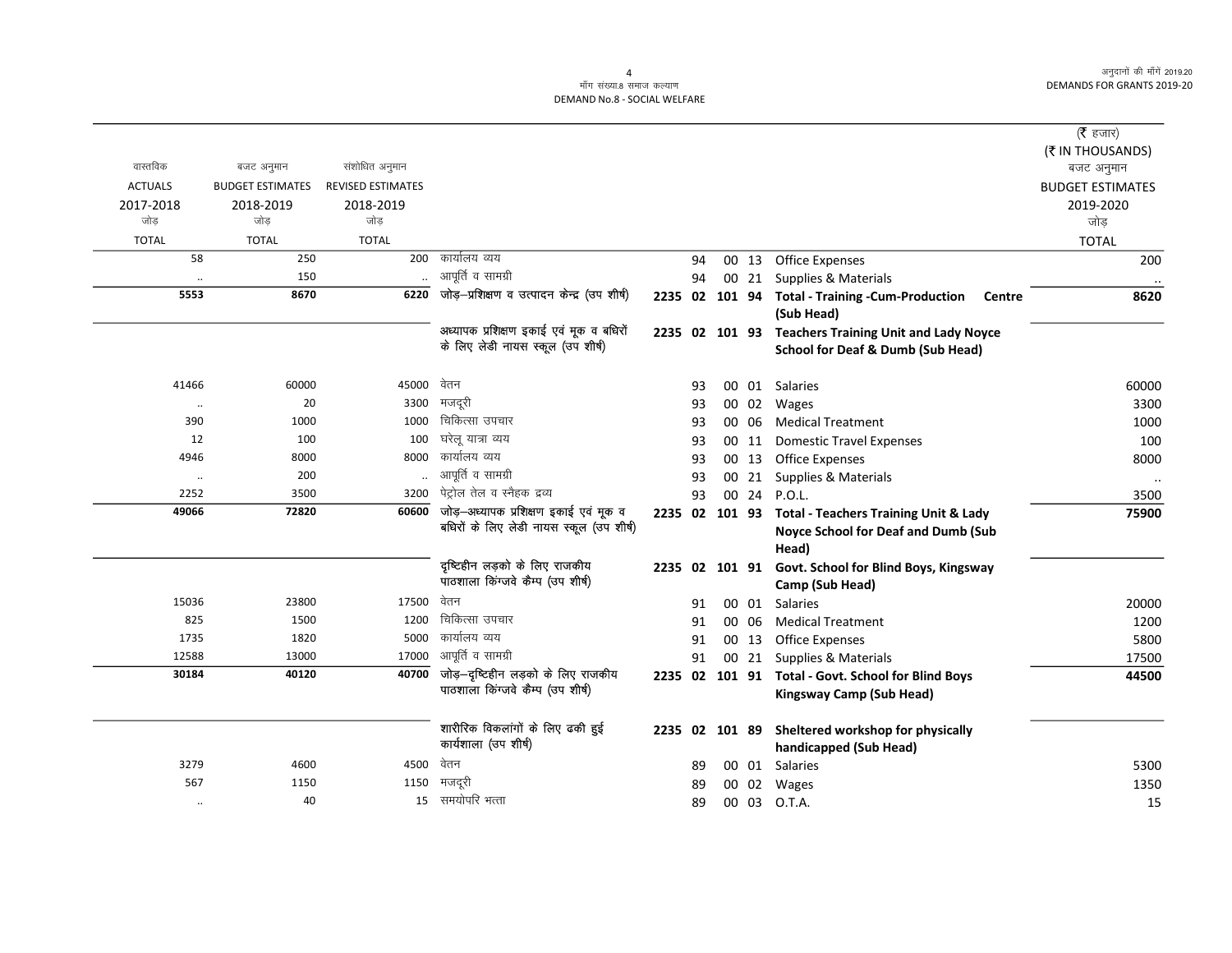## 5<br>माँग संख्या.8 समाज कल्याण DEMAND No.8 - SOCIAL WELFARE

|                      |                         |                          |                                                                             |                |    |        |       |                                                                                   | ( $\bar{\tau}$ हजार)    |
|----------------------|-------------------------|--------------------------|-----------------------------------------------------------------------------|----------------|----|--------|-------|-----------------------------------------------------------------------------------|-------------------------|
|                      |                         |                          |                                                                             |                |    |        |       |                                                                                   | (₹ IN THOUSANDS)        |
| वास्तविक             | बजट अनुमान              | संशोधित अनुमान           |                                                                             |                |    |        |       |                                                                                   | बजट अनुमान              |
| <b>ACTUALS</b>       | <b>BUDGET ESTIMATES</b> | <b>REVISED ESTIMATES</b> |                                                                             |                |    |        |       |                                                                                   | <b>BUDGET ESTIMATES</b> |
| 2017-2018            | 2018-2019               | 2018-2019                |                                                                             |                |    |        |       |                                                                                   | 2019-2020               |
| जोड                  | जोड                     | जोड                      |                                                                             |                |    |        |       |                                                                                   | जोड                     |
| <b>TOTAL</b>         | <b>TOTAL</b>            | <b>TOTAL</b>             |                                                                             |                |    |        |       |                                                                                   | <b>TOTAL</b>            |
| 6                    | 200                     | 200                      | चिकित्सा उपचार                                                              |                | 89 |        | 00 06 | <b>Medical Treatment</b>                                                          | 300                     |
| 229                  | 650                     | 400                      | कार्यालय व्यय                                                               |                | 89 |        | 00 13 | <b>Office Expenses</b>                                                            | 500                     |
| 4081                 | 6640                    | 6265                     | जोड़-शारीरिक विकलांगों के लिए ढकी हुई<br>कार्यशाला (उप शीर्ष)               | 2235 02        |    | 101 89 |       | <b>Total - Sheltered Workshop for Physically</b><br><b>Handicapped (Sub Head)</b> | 7465                    |
|                      |                         |                          | सामाजिक एवं शारीरिक रूप से विकलांग                                          | 2235 02 101 84 |    |        |       | <b>Expansion of scheme of financial</b>                                           |                         |
|                      |                         |                          | लोगों के लिए वित्तीय सहायता की योजना                                        |                |    |        |       | assistance to socially and physically                                             |                         |
|                      |                         |                          | का विस्तार (उप शीर्ष)                                                       |                |    |        |       | handicapped persons (Sub Head)                                                    |                         |
| 1032                 | 2000                    | 1500                     | वेतन                                                                        |                | 84 |        | 00 01 | <b>Salaries</b>                                                                   | 2000                    |
| $\overline{7}$       | 20                      | 13                       | समयोपरि भत्ता                                                               |                | 84 |        | 00 03 | O.T.A.                                                                            | 10                      |
| 81                   | 200                     | 800                      | चिकित्सा उपचार                                                              |                | 84 |        | 00 06 | <b>Medical Treatment</b>                                                          | 800                     |
| $\overline{4}$       | 50                      | 30                       | घरेलू यात्रा व्यय                                                           |                | 84 |        | 00 11 | <b>Domestic Travel Expenses</b>                                                   | 20                      |
| 1124                 | 2270                    | 2343                     | जोड़—सामाजिक एवम शारीरिक रुप से                                             | 2235 02        |    | 101 84 |       | Total - Expansion of Scheme of Financial                                          | 2830                    |
|                      |                         |                          | विक्लॉग लोगों के लिए वित्तीय सहायता की<br>योजना का विस्तार (उप शीर्ष)       |                |    |        |       | <b>Assistance to Socially &amp; Physically</b>                                    |                         |
|                      |                         |                          |                                                                             |                |    |        |       | <b>Handicapped Persons (Sub Head)</b>                                             |                         |
|                      |                         |                          | अपंगता की रोकथाम/अपंगों के लिए शिक्षा,                                      |                |    |        |       | 2235 02 101 83 Prevention of disability/education,                                |                         |
|                      |                         |                          | प्रशिक्षण और रोजगार/जनजागृति और                                             |                |    |        |       | training and employment of the                                                    |                         |
|                      |                         |                          | प्रचार (उप शीर्ष)                                                           |                |    |        |       | disabled/publicity of public awareness                                            |                         |
|                      |                         |                          |                                                                             |                |    |        |       | (Sub Head)                                                                        |                         |
| 3627                 | 7000                    | 6500                     | वेतन                                                                        |                | 83 |        | 00 01 | Salaries                                                                          | 9000                    |
| $\ddotsc$            | 5000                    | 3000                     | मजदूरी                                                                      |                | 83 |        | 00 02 | Wages                                                                             | 16000                   |
| $\cdot\cdot$         | 10                      | 10                       | समयोपरि भत्ता                                                               |                | 83 |        | 00 03 | O.T.A.                                                                            | 10                      |
| 79                   | 250                     | 200                      | चिकित्सा उपचार                                                              |                | 83 |        | 00 06 | <b>Medical Treatment</b>                                                          | 250                     |
| 9968                 | 7500                    | 12000                    | कार्यालय व्यय                                                               |                | 83 |        | 00 13 | <b>Office Expenses</b>                                                            | 12500                   |
| 12319                | 13000                   | 13000                    | आपूर्ति व सामग्री                                                           |                | 83 |        | 00 21 | <b>Supplies &amp; Materials</b>                                                   | 13500                   |
| $\ddot{\phantom{1}}$ | 100                     | 100                      | विज्ञापन व प्रचार                                                           |                | 83 |        | 00 26 | Advertisement & Publicity                                                         | 100                     |
| 25993                | 32860                   | 34810                    | जोड़-अपंगता की रोकथाम/अपंगो के लिए<br>शिक्षा, प्रशिक्षण और रोजगार जन जागृति | 2235 02 101 83 |    |        |       | Total - Prevention of Disability/ Education                                       | 51360                   |
|                      |                         |                          | और प्रचार (उप शीर्ष)                                                        |                |    |        |       | , Training and Employment of the Disabled                                         |                         |
|                      |                         |                          |                                                                             |                |    |        |       | /Publicity of Public Awareness (Sub Head)                                         |                         |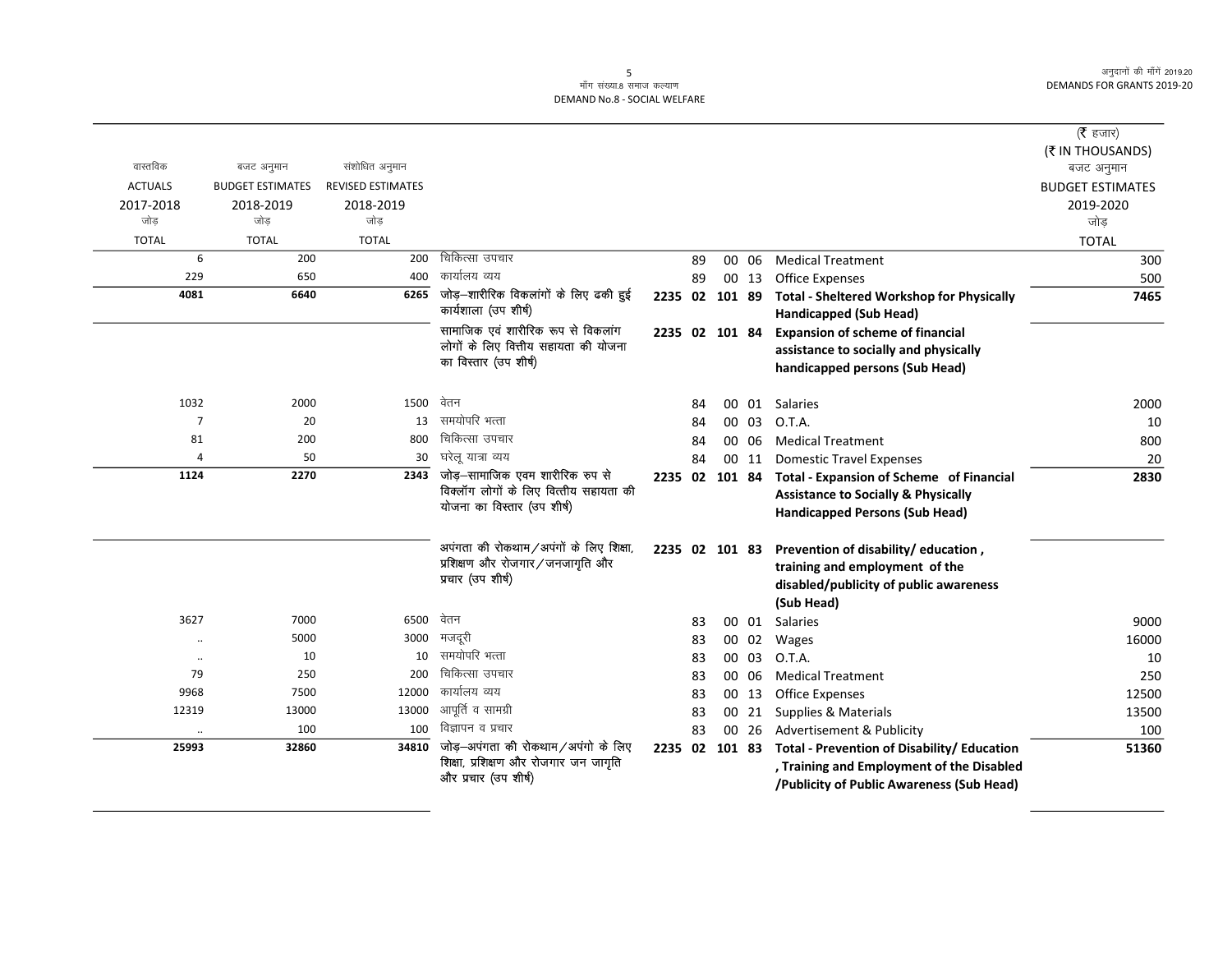### ्<br>माँग संख्या.8 समाज कल्याण DEMAND No.8 - SOCIAL WELFARE

|                      |                         |                          |                                              |                |    |                 |       |                                                        | ( <b>रै</b> हजार)       |
|----------------------|-------------------------|--------------------------|----------------------------------------------|----------------|----|-----------------|-------|--------------------------------------------------------|-------------------------|
|                      |                         |                          |                                              |                |    |                 |       |                                                        | (₹ IN THOUSANDS)        |
| वास्तविक             | बजट अनुमान              | संशोधित अनुमान           |                                              |                |    |                 |       |                                                        | बजट अनुमान              |
| <b>ACTUALS</b>       | <b>BUDGET ESTIMATES</b> | <b>REVISED ESTIMATES</b> |                                              |                |    |                 |       |                                                        | <b>BUDGET ESTIMATES</b> |
| 2017-2018            | 2018-2019               | 2018-2019                |                                              |                |    |                 |       |                                                        | 2019-2020               |
| जोड                  | जोड                     | जोड                      |                                              |                |    |                 |       |                                                        | जोड                     |
| <b>TOTAL</b>         | <b>TOTAL</b>            | <b>TOTAL</b>             |                                              |                |    |                 |       |                                                        | <b>TOTAL</b>            |
|                      |                         |                          | अन्य योजनायें (उप शीर्ष)                     | 2235 02        |    | 101 82          |       | <b>Other Schemes (Sub Head)</b>                        |                         |
| 1289                 | 4800                    | 1400                     | वेतन                                         |                | 82 |                 | 00 01 | Salaries                                               | 1800                    |
| 43                   | 650                     | 250                      | चिकित्सा उपचार                               |                | 82 |                 | 00 06 | <b>Medical Treatment</b>                               | 230                     |
|                      |                         | 50                       | कार्यालय व्यय                                |                | 82 |                 | 00 13 | <b>Office Expenses</b>                                 | 50                      |
| 1332                 | 5450                    | 1700                     | जोड़-अन्य योजनाएं (उप शीर्ष)                 | 2235 02        |    | 101 82          |       | <b>Total - Other Schemes (Sub Head)</b>                | 2080                    |
|                      |                         |                          | वधिरों के लिए नर्सरी प्राथमिक शिक्षा (उप     |                |    |                 |       | 2235 02 101 81 Nursery Primary Education for Deaf (Sub |                         |
|                      |                         |                          | शीर्ष)                                       |                |    |                 |       | Head)                                                  |                         |
| 19667                | 25300                   | 22000                    | वेतन                                         |                | 81 |                 | 00 01 | <b>Salaries</b>                                        | 27500                   |
|                      | 10                      | 10                       | समयोपरि भत्ता                                |                | 81 |                 | 00 03 | O.T.A.                                                 | 10                      |
| 73                   | 580                     | 560                      | चिकित्सा उपचार                               |                | 81 |                 | 00 06 | <b>Medical Treatment</b>                               | 700                     |
| $\ddot{\phantom{0}}$ | 10                      | 10                       | घरेलु यात्रा व्यय                            |                | 81 |                 | 00 11 | <b>Domestic Travel Expenses</b>                        | 20                      |
| 1372                 | 2800                    | 2000                     | कार्यालय व्यय                                |                | 81 |                 | 00 13 | <b>Office Expenses</b>                                 | 3150                    |
| 5123                 | 6500                    | 6000                     | पेट्रोल तेल व स्नैहक द्रव्य                  |                | 81 |                 | 00 24 | P.O.L.                                                 | 6900                    |
| 26235                | 35200                   | 30580                    | जोड़—वधिरों के लिए नर्सरी व प्राथमिक         |                |    |                 |       | 2235 02 101 81 Total - Nursery Primary Education for   | 38280                   |
|                      |                         |                          | शिक्षा (उप शीर्ष)                            |                |    |                 |       | Deaf (Sub Head)                                        |                         |
|                      |                         |                          | कूष्ठ रोग से प्रभावित लोगों के लिए           |                |    |                 |       | 2235 02 101 78 Training-cum-production centre for      |                         |
|                      |                         |                          | प्रशिक्षण और उत्पादन केन्द्र (उप शीर्ष)      |                |    |                 |       | leprosy affected persons (Sub Head)                    |                         |
| 3109                 | 5100                    | 4000                     | वेतन                                         |                | 78 | 00 <sup>1</sup> | 01    | Salaries                                               | 4800                    |
| 8                    | 30                      | 30                       | समयोपरि भत्ता                                |                | 78 |                 | 00 03 | O.T.A.                                                 | 30                      |
| 52                   | 300                     | 300                      | चिकित्सा उपचार                               |                | 78 |                 | 00 06 | <b>Medical Treatment</b>                               | 300                     |
| 48                   | 400                     | 200                      | कार्यालय व्यय                                |                | 78 |                 | 00 13 | <b>Office Expenses</b>                                 | 200                     |
|                      | $\cdot$                 |                          | आपूर्ति व सामग्री                            |                | 78 |                 | 00 21 | Supplies & Materials                                   |                         |
| 3217                 | 5830                    | 4530                     | जोड़-कूष्ठ रोग से प्रभावित लोगों के लिए      | 2235 02 101 78 |    |                 |       | <b>Total - Training-Cum-Production Centre for</b>      | 5330                    |
|                      |                         |                          | प्रशिक्षण और उत्पादन केन्द्र (उप शीर्ष)      |                |    |                 |       | <b>Leprosy Affected Persons (Sub Head)</b>             |                         |
|                      |                         |                          | अपंग व्यक्तियों के पुर्नवास के लिए राष्ट्रीय |                |    |                 |       | National Programme for rehabilitation of               |                         |
|                      |                         |                          | कार्यकम (उप शीर्ष)                           | 2235 02 101 61 |    |                 |       | persons with disabilities (Sub Head)                   |                         |
| 294                  | 5100                    | 1000                     | कार्यालय व्यय                                |                | 61 |                 |       | 00 13 Office Expenses                                  | 1500                    |
|                      |                         |                          |                                              |                |    |                 |       |                                                        |                         |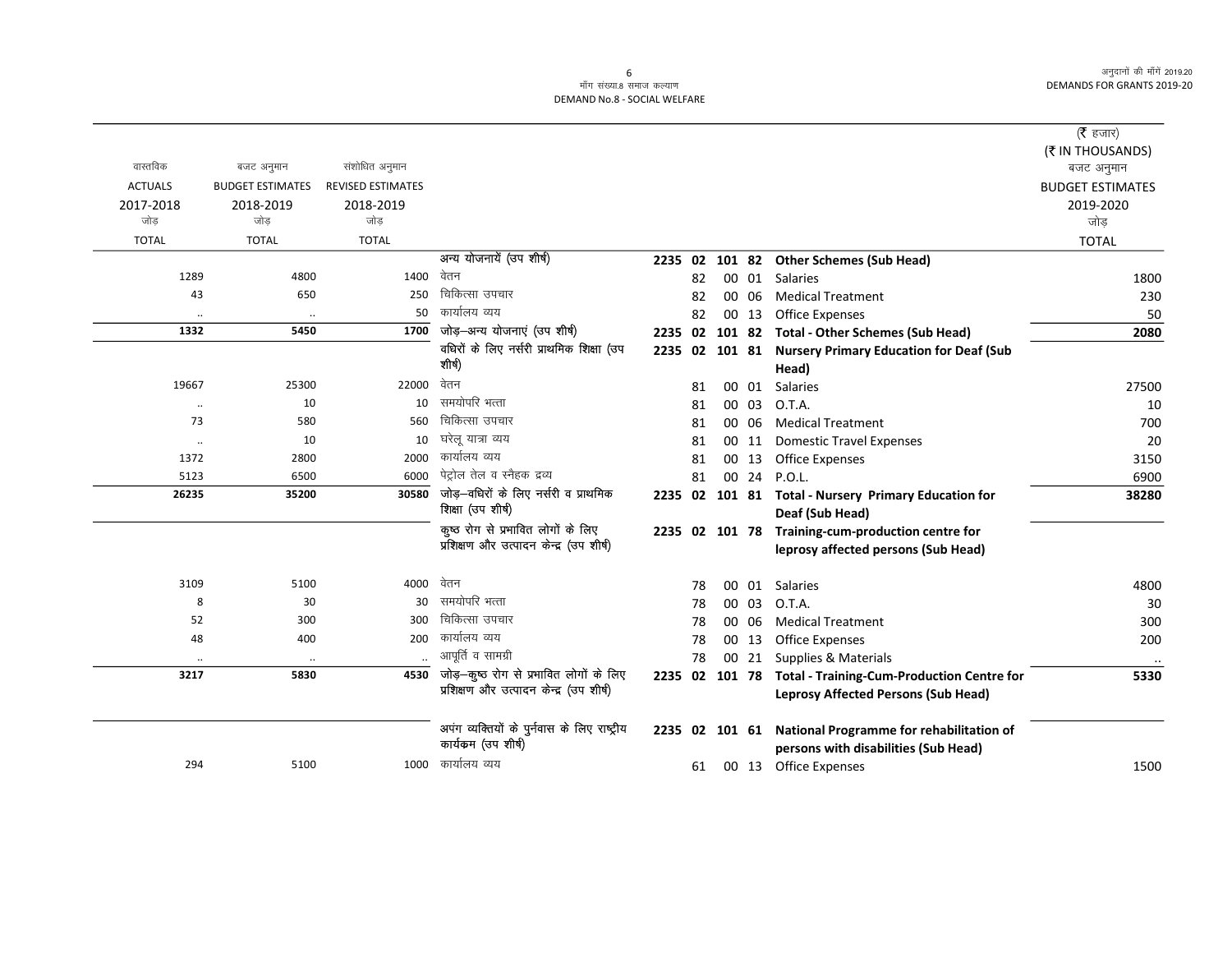|                |                         |                          |                                                                           |                |     |       |                                                                                 | ( <b>रै</b> हजार)       |
|----------------|-------------------------|--------------------------|---------------------------------------------------------------------------|----------------|-----|-------|---------------------------------------------------------------------------------|-------------------------|
|                |                         |                          |                                                                           |                |     |       |                                                                                 | (₹ IN THOUSANDS)        |
| वास्तविक       | बजट अनुमान              | संशोधित अनुमान           |                                                                           |                |     |       |                                                                                 | बजट अनुमान              |
| <b>ACTUALS</b> | <b>BUDGET ESTIMATES</b> | <b>REVISED ESTIMATES</b> |                                                                           |                |     |       |                                                                                 | <b>BUDGET ESTIMATES</b> |
| 2017-2018      | 2018-2019               | 2018-2019                |                                                                           |                |     |       |                                                                                 | 2019-2020               |
| जोड़           | जोड                     | जोड                      |                                                                           |                |     |       |                                                                                 | जोड                     |
| <b>TOTAL</b>   | <b>TOTAL</b>            | <b>TOTAL</b>             |                                                                           |                |     |       |                                                                                 | <b>TOTAL</b>            |
| 294            | 5100                    | 1000                     | जोड़—अपंग व्यक्तियों के पुर्नवास के लिए<br>राष्ट्रीय कार्यक्रम (उप शीर्ष) |                |     |       | 2235 02 101 61 Total - National Programme for                                   | 1500                    |
|                |                         |                          |                                                                           |                |     |       | rehabilitation of persons with disabilities<br>(Sub Head)                       |                         |
|                |                         |                          | सामाजिक एवं शारिरिक असहाय व्यक्तियों                                      | 2235 02 101 60 |     |       | State programme/events for socially and                                         |                         |
|                |                         |                          | के लिये राज्य कार्यकम/आयोजन (उप शीर्ष)                                    |                |     |       | physically disadvantaged persons (Sub                                           |                         |
|                |                         |                          |                                                                           |                |     |       | Head)                                                                           |                         |
| 463            | 700                     | 500                      | अन्य प्रशासनिक व्यय                                                       |                | 60  | 00 20 | <b>Other Administrative Expenses</b>                                            | 500                     |
| 463            | 700                     | 500                      | जोड़—सामाजिक एवं शारिरिक असहाय                                            | 2235 02 101 60 |     |       | Total - State programme/events for                                              | 500                     |
|                |                         |                          | व्यक्तियों के लिये राज्य कार्यकम/आयोजन                                    |                |     |       | socially and physically disadvantaged                                           |                         |
|                |                         |                          | (उप शीर्ष)                                                                |                |     |       | persons (Sub Head)                                                              |                         |
|                |                         |                          | विकलांगों को बेरोजगारी भत्ता (उप शीर्ष)                                   | 2235 02 101 57 |     |       | Unemployment allowance to disabled                                              |                         |
|                |                         |                          |                                                                           |                |     |       | persons (Sub Head)                                                              |                         |
| 1761837        | 1680000                 | 2230000                  | अंशदान                                                                    |                | 57  |       | 00 32 Contribution                                                              |                         |
|                | $\ddotsc$               |                          | अन्य प्रभार                                                               |                | 57  | 00 50 | <b>Other Charges</b>                                                            | 2130000                 |
| 1761837        | 1680000                 | 2230000                  | जोड़–विकलांगों को बेरोजगारी भत्ता (उप<br>शीर्ष)                           |                |     |       | 2235 02 101 57 Total - Unemployment allowance to<br>disabled persons (Sub Head) | 2130000                 |
|                |                         |                          | दृष्टिहीन विद्यार्थियों के लिए छात्रावास                                  |                |     |       | 2235 02 101 55 Staff for hostel for blind students (Sub                         |                         |
|                |                         |                          | स्टाफ (उप शीर्ष)                                                          |                |     |       | Head)                                                                           |                         |
| 1935           | 2500                    | 2500                     | वेतन                                                                      |                | 55. | 00 01 | Salaries                                                                        | 1850                    |
| 1935           | 2500                    | 2500                     | जोड़—दृष्टिहीन विद्यार्थियों के लिए                                       |                |     |       | 2235 02 101 55 Total - Staff for hostel for blind students                      | 1850                    |
|                |                         |                          | छात्रावास स्टाफ (उप शीर्ष)                                                |                |     |       | (Sub Head)                                                                      |                         |
|                |                         |                          | मूक एवं बधिर छात्रों को निःशुल्क पाठ्य                                    |                |     |       | 2235 02 101 54 Subsidy to deaf & dumb students for free                         |                         |
|                |                         |                          | पुस्तक एवं वर्दी के लिए छूट (उप शीर्ष)                                    |                |     |       | text books and uniforms (Sub Head)                                              |                         |
|                |                         |                          |                                                                           |                |     |       |                                                                                 |                         |
| 178            | 2000                    | 2500                     | ਯੂਟ                                                                       |                | 54  | 00 33 | Subsidies                                                                       | 2500                    |
| 178            | 2000                    | 2500                     | जोड़—मूक एवं बधिर छात्रों को निःशुल्क                                     |                |     |       | 2235 02 101 54 Total - Subsidy to deaf & dumb students                          | 2500                    |
|                |                         |                          | पाठ्य पुस्तक एवं वर्दी के लिए छूट (उप                                     |                |     |       | for free text books and uniforms (Sub                                           |                         |
|                |                         |                          | शीर्ष)                                                                    |                |     |       | Head)                                                                           |                         |
|                |                         |                          | मूक एवं वधिरों के विद्यालय का उच्चीकरण                                    | 2235 02 101 53 |     |       | Upgradation of school for deaf and dumb                                         |                         |
|                |                         |                          | (उप शीर्ष)                                                                |                |     |       | (Sub Head)                                                                      |                         |
| 7871           | 15000                   | 10000 वेतन               |                                                                           |                | 53  |       | 00 01 Salaries                                                                  | 10000                   |
|                |                         |                          |                                                                           |                |     |       |                                                                                 |                         |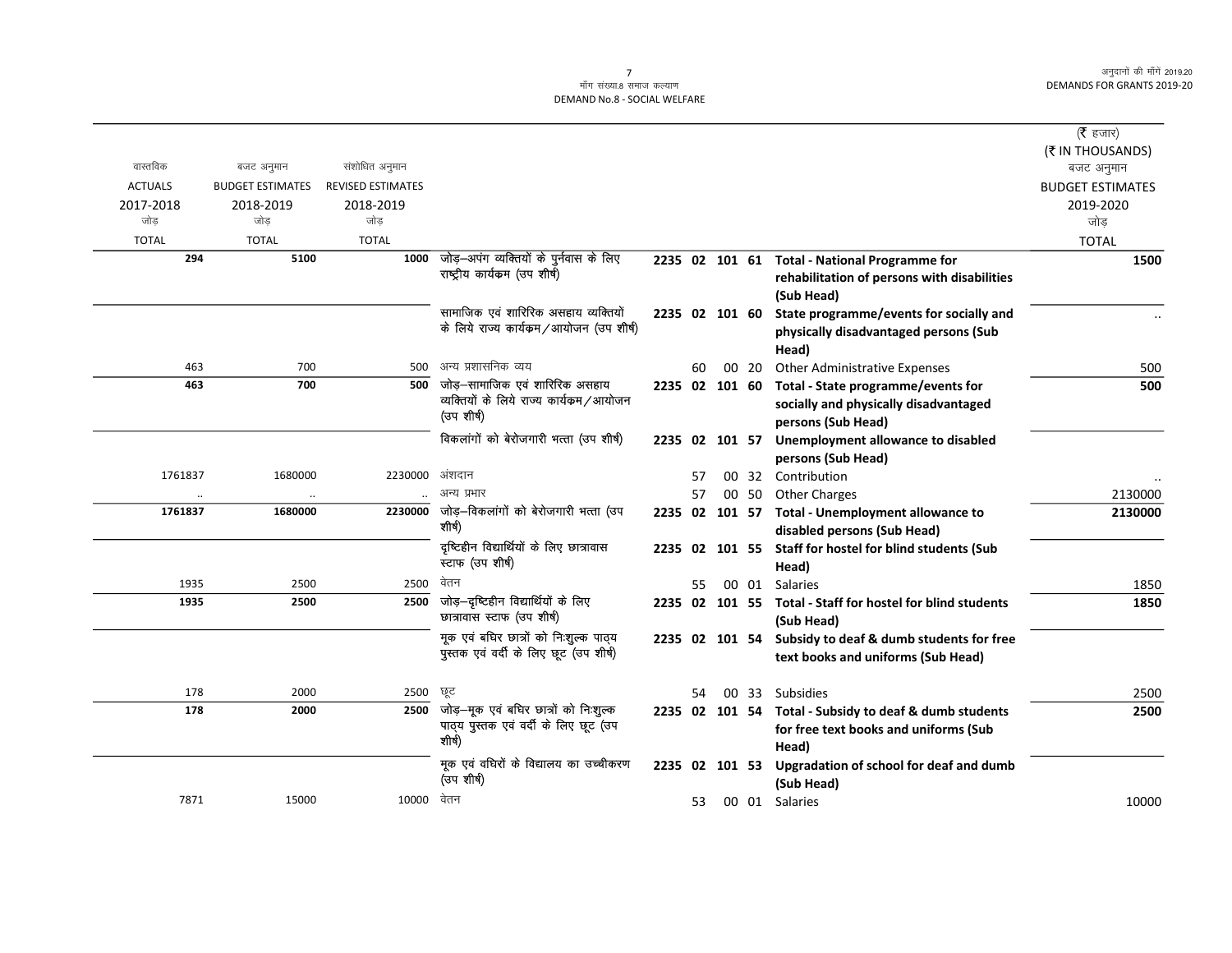#### -<br>माँग संख्या.8 समाज कल्याण DEMAND No.8 - SOCIAL WELFARE

|                      |                         |                          |                                                                      |                |    |                |       |                                                                                    | (रै हजार)                      |
|----------------------|-------------------------|--------------------------|----------------------------------------------------------------------|----------------|----|----------------|-------|------------------------------------------------------------------------------------|--------------------------------|
| वास्तविक             | बजट अनुमान              | संशोधित अनुमान           |                                                                      |                |    |                |       |                                                                                    | (₹ IN THOUSANDS)<br>बजट अनुमान |
| <b>ACTUALS</b>       | <b>BUDGET ESTIMATES</b> | <b>REVISED ESTIMATES</b> |                                                                      |                |    |                |       |                                                                                    | <b>BUDGET ESTIMATES</b>        |
| 2017-2018            | 2018-2019               | 2018-2019                |                                                                      |                |    |                |       |                                                                                    | 2019-2020                      |
| जोड                  | जोड                     | जोड                      |                                                                      |                |    |                |       |                                                                                    | जोड़                           |
| <b>TOTAL</b>         | <b>TOTAL</b>            | <b>TOTAL</b>             |                                                                      |                |    |                |       |                                                                                    | <b>TOTAL</b>                   |
| 7871                 | 15000                   | 10000                    | जोड़—मूक एवं वधिरों के विद्यालय का<br>उच्चीकरण (उप शीर्ष)            |                |    |                |       | 2235 02 101 53 Total - Upgradation of school for deaf and<br>dumb (Sub Head)       | 10000                          |
|                      |                         |                          | अल्प / दीर्घ अवधि गृह आश्रय की स्थापना<br>(उप शीर्ष)                 |                |    |                |       | 2235 02 101 50 Setting up of half way homes/long stay<br>homes (Sub Head)          |                                |
|                      |                         |                          | वेतन                                                                 |                | 50 |                | 00 01 | Salaries                                                                           | 5000                           |
|                      |                         |                          | मजदूरी                                                               |                | 50 |                | 00 02 | Wages                                                                              | 13000                          |
|                      |                         |                          | चिकित्सा उपचार                                                       |                | 50 |                | 00 06 | <b>Medical Treatment</b>                                                           | 1500                           |
|                      |                         |                          | घरेलू यात्रा व्यय                                                    |                | 50 |                | 00 11 | <b>Domestic Travel Expenses</b>                                                    | 500                            |
|                      | $\cdot$                 |                          | कार्यालय व्यय                                                        |                | 50 |                | 00 13 | <b>Office Expenses</b>                                                             | 30000                          |
| $\cdot$              | $\cdot$                 |                          | आपूर्ति और सामग्री                                                   |                | 50 |                | 00 21 | Supplies & Materials                                                               | 20000                          |
| 13238                | 70000                   | 50000                    | लघु कार्य                                                            |                | 50 |                | 00 27 | <b>Minor Works</b>                                                                 | $\ddotsc$                      |
| 13238                | 70000                   | 50000                    | जोड़-अल्प/दीर्ध अवधि गृह आश्रय की<br>स्थापना (उप शीर्ष)              |                |    | 2235 02 101 50 |       | Total - Setting up of half way homes/long<br>stay homes (Sub Head)                 | 70000                          |
|                      |                         |                          | मानसिक रोगियों के लिए घर (आशादीप व                                   | 2235 02 101 48 |    |                |       | <b>Home for mentally Challanged Persons</b>                                        |                                |
|                      |                         |                          | आशाज्योति) (उप शीर्ष)                                                |                |    |                |       | (Asha Deep & Asha Jyoti) (Sub Head)                                                |                                |
| $\ddotsc$            | 2000                    | 2000                     | आपूर्ति और सामग्री                                                   |                | 48 |                | 00 21 | Supplies & Materials                                                               | 2000                           |
| $\ddotsc$            | 2000                    | 2000                     | जोड़–मानसिक रोगियों के लिए घर                                        |                |    |                |       | 2235 02 101 48 Total - Home for mentally Challanged                                | 2000                           |
|                      |                         |                          | (आशादीप व आशाज्योति) (उप शीर्ष)                                      |                |    |                |       | Persons (Asha Deep & Asha Jyoti) (Sub<br>Head)                                     |                                |
|                      |                         |                          | सुगम सहायक – विकलांग छात्रों की<br>गतिशीलता को सुगम बनाना (उप शीर्ष) | 2235 02 101 47 |    |                |       | Sugamya Sahayak - To Facilitate Mobility<br>of Students with Disability (Sub Head) |                                |
|                      |                         |                          | अन्य प्रभार                                                          |                | 47 |                | 00 50 | <b>Other Charges</b>                                                               | 10000                          |
| $\ddot{\phantom{a}}$ | $\ddot{\phantom{a}}$    |                          | जोड़-सुगम सहायक - विकलांग छात्रों की                                 |                |    |                |       | 2235 02 101 47 Total - Sugamya Sahayak - To Facilitate                             | 10000                          |
|                      |                         |                          | गतिशीलता को सुगम बनाना (उप शीर्ष)                                    |                |    |                |       | Mobility of Students with Disability (Sub<br>Head)                                 |                                |
|                      |                         |                          | शैक्षिक प्राप्ति के प्रत्येक चरण में विकलांग                         | 2235 02 101 46 |    |                |       | <b>Fixed Deposit for the Students with</b>                                         |                                |
|                      |                         |                          | छात्रों के लिए सावधि जमा (उप शीर्ष)                                  |                |    |                |       | Disabilities at each stage of Educational                                          |                                |
|                      |                         |                          |                                                                      |                |    |                |       | <b>Attainment (Sub Head)</b>                                                       |                                |
| $\ddotsc$            |                         |                          | अन्य प्रभार                                                          |                | 46 |                |       | 00 50 Other Charges                                                                | 10000                          |
|                      |                         |                          |                                                                      |                |    |                |       |                                                                                    |                                |

 $8\phantom{1}$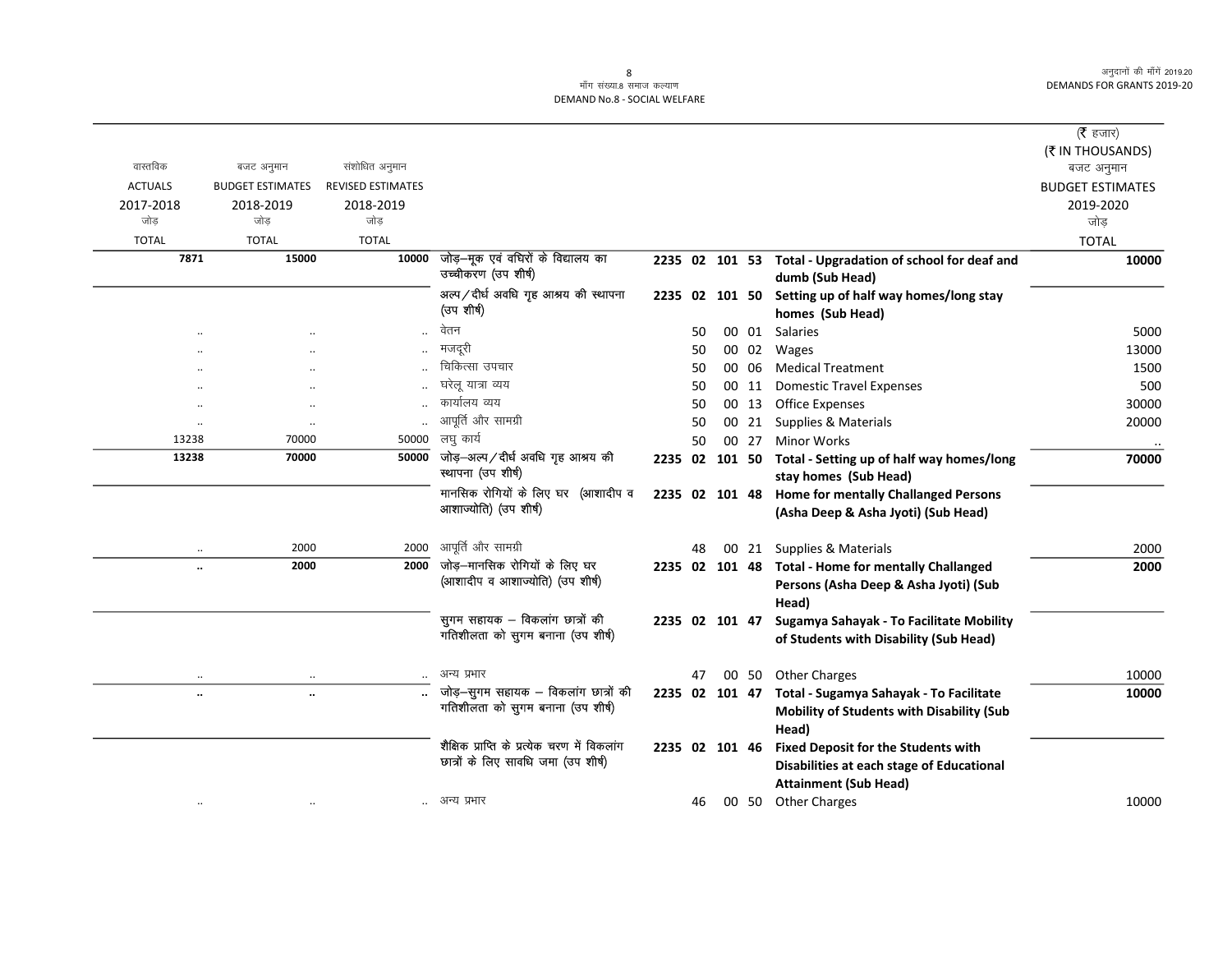#### ्<br>माँग संख्या.8 समाज कल्याण DEMAND No.8 - SOCIAL WELFARE

|                      |                         |                          |                                                                                             |                |    |                 |       |                                                                                                                                         | ( <b>रै</b> हजार)       |
|----------------------|-------------------------|--------------------------|---------------------------------------------------------------------------------------------|----------------|----|-----------------|-------|-----------------------------------------------------------------------------------------------------------------------------------------|-------------------------|
|                      |                         |                          |                                                                                             |                |    |                 |       |                                                                                                                                         | (₹ IN THOUSANDS)        |
| वास्तविक             | बजट अनुमान              | संशोधित अनुमान           |                                                                                             |                |    |                 |       |                                                                                                                                         | बजट अनुमान              |
| <b>ACTUALS</b>       | <b>BUDGET ESTIMATES</b> | <b>REVISED ESTIMATES</b> |                                                                                             |                |    |                 |       |                                                                                                                                         | <b>BUDGET ESTIMATES</b> |
| 2017-2018            | 2018-2019               | 2018-2019                |                                                                                             |                |    |                 |       |                                                                                                                                         | 2019-2020               |
| जोड़                 | जोड                     | जोड                      |                                                                                             |                |    |                 |       |                                                                                                                                         | जोड                     |
| <b>TOTAL</b>         | <b>TOTAL</b>            | <b>TOTAL</b>             |                                                                                             |                |    |                 |       |                                                                                                                                         | <b>TOTAL</b>            |
|                      | $\ddotsc$               |                          | जोड़–शैक्षिक प्राप्ति के प्रत्येक चरण में<br>विकलांग छात्रों के लिए सावधि जमा (उप<br>शीर्ष) |                |    |                 |       | 2235 02 101 46 Total - Fixed Deposit for the Students with<br>Disabilities at each stage of Educational<br><b>Attainment (Sub Head)</b> | 10000                   |
|                      |                         |                          | विकलांग अभिभावको की बेटियों के विवाह<br>के लिए वित्तीय सहायता (उप शीर्ष)                    | 2235 02 101 45 |    |                 |       | <b>Financial Assistance for Marriage of</b><br>Daughters of Parents with Disability (Sub<br>Head)                                       |                         |
| $\cdot\cdot$         | $\ldots$                | $\ddotsc$                | अन्य प्रभार                                                                                 |                | 45 |                 | 00 50 | <b>Other Charges</b>                                                                                                                    | 10000                   |
| $\ddot{\phantom{0}}$ | $\ddotsc$               |                          | जोड़-विकलांग अभिभावको की बेटियों के<br>विवाह के लिए वित्तीय सहायता (उप शीर्ष)               | 2235 02 101 45 |    |                 |       | <b>Total - Financial Assistance for Marriage of</b><br>Daughters of Parents with Disability (Sub<br>Head)                               | 10000                   |
| 2056861              | 2161800                 | 2659238                  | जोड़-विकलांगों का कल्याण (लघु शीर्ष)                                                        | 2235 02 101    |    |                 |       | <b>Total - Welfare of Handicapped (Minor</b><br>Head)                                                                                   | 2687540                 |
|                      |                         |                          | वृद्व अशक्त व निस्सहायों का कल्याण (लघु<br>शीर्ष)                                           | 2235 02 104    |    |                 |       | Welfare of aged, infirmed and destitues<br>(Minor Head)                                                                                 |                         |
|                      |                         |                          | महिला तथा पुरूष भिखारियों के लिए<br>आवास (उप शीर्ष)                                         | 2235 02 104 98 |    |                 |       | Home for Male and Female beggers (Sub<br>Head)                                                                                          |                         |
| 45073                | 77930                   | 50000                    | वेतन                                                                                        |                | 98 |                 | 00 01 | Salaries                                                                                                                                | 54000                   |
| $\ddot{\phantom{0}}$ | 4450                    | 4842                     | मजदूरी                                                                                      |                | 98 |                 | 00 02 | Wages                                                                                                                                   | 11500                   |
| $\ddotsc$            | 100                     |                          | 20 समयोपरि भत्ता                                                                            |                | 98 |                 | 00 03 | O.T.A.                                                                                                                                  | 100                     |
| 425                  | 3100                    | 2750                     | चिकित्सा उपचार                                                                              |                | 98 |                 | 00 06 | <b>Medical Treatment</b>                                                                                                                | 3250                    |
| 53                   | 280                     | 160                      | घरेलू यात्रा व्यय                                                                           |                | 98 |                 | 00 11 | <b>Domestic Travel Expenses</b>                                                                                                         | 380                     |
| 16742                | 20000                   | 19950                    | कार्यालय व्यय                                                                               |                | 98 |                 | 00 13 | <b>Office Expenses</b>                                                                                                                  | 20000                   |
| 4151                 | 7100                    | 4100                     | आपूर्ति व सामग्री                                                                           |                | 98 |                 |       | 00 21 Supplies & Materials                                                                                                              | 5750                    |
| 66444                | 112960                  | 81822                    | जोड़—महिला तथा पुरूष भिखारियों के लिए<br>आवास (उप शीर्ष)                                    |                |    |                 |       | 2235 02 104 98 Total - Home for Male and Female Beggers<br>(Sub Head)                                                                   | 94980                   |
|                      |                         |                          | वृद्व व अशक्त भिखारियों के लिए आवास<br>(उप शीर्ष)                                           | 2235 02        |    | 104 97          |       | Home for Old and Infirm Beggers (Sub<br>Head)                                                                                           |                         |
| 10907                | 15100                   | 13000                    | वेतन                                                                                        |                | 97 |                 | 00 01 | Salaries                                                                                                                                | 15500                   |
| $\ldots$             | 650                     | 400                      | मजदूरी                                                                                      |                | 97 |                 | 00 02 | Wages                                                                                                                                   | 850                     |
| 1623                 | 4700                    | 2200                     | चिकित्सा उपचार                                                                              |                | 97 | 00 <sup>1</sup> | 06    | <b>Medical Treatment</b>                                                                                                                | 2500                    |
| 43                   | 250                     | 250                      | घरेलू यात्रा व्यय                                                                           |                | 97 |                 | 00 11 | <b>Domestic Travel Expenses</b>                                                                                                         | 250                     |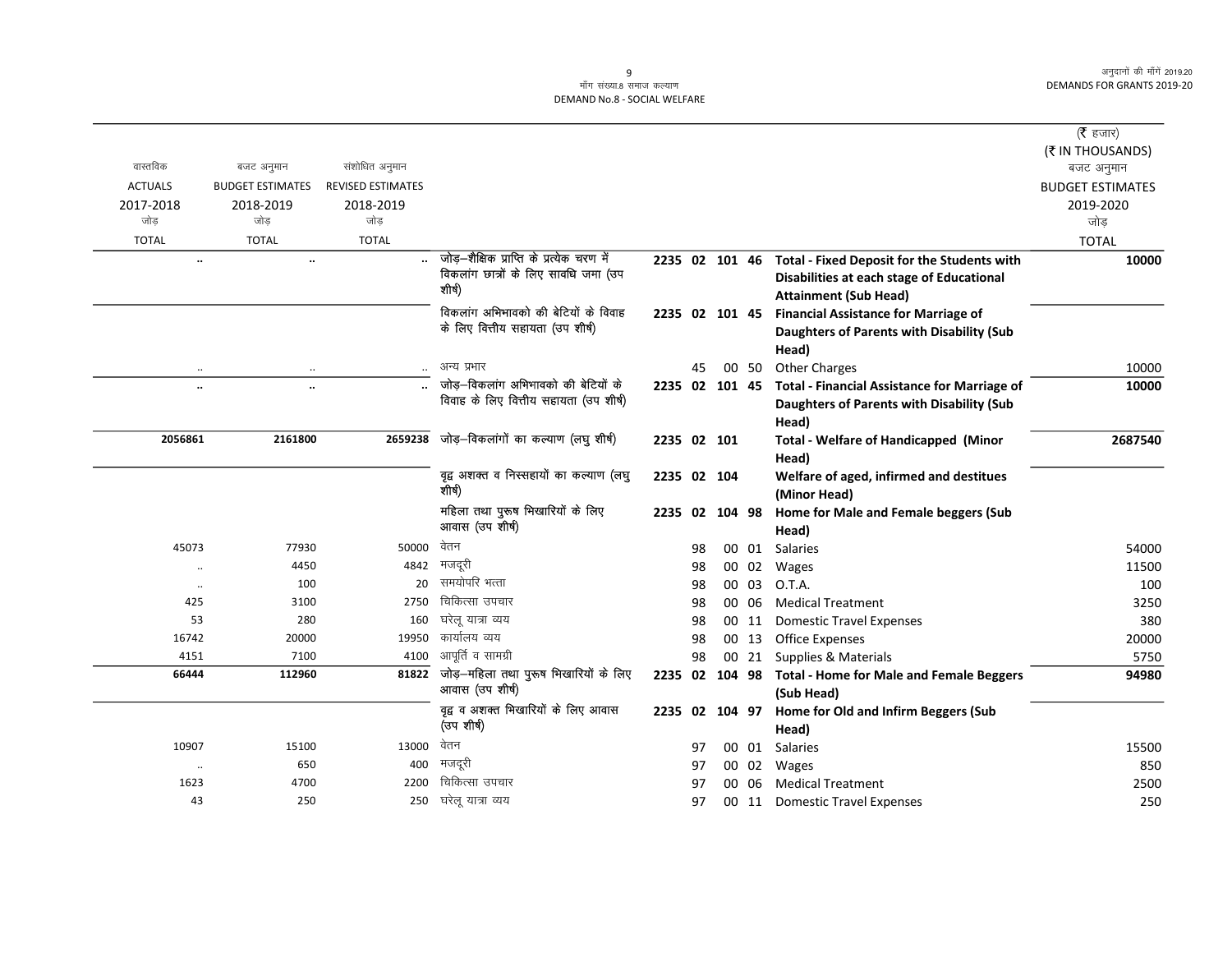## ्र<br>माँग संख्या.8 समाज कल्याण DEMAND No.8 - SOCIAL WELFARE

|                      |                         |                          |                                                                       |                |    |       |                                                                               | ( $\bar{\tau}$ हजार)    |
|----------------------|-------------------------|--------------------------|-----------------------------------------------------------------------|----------------|----|-------|-------------------------------------------------------------------------------|-------------------------|
|                      |                         |                          |                                                                       |                |    |       |                                                                               | (₹ IN THOUSANDS)        |
| वास्तविक             | बजट अनुमान              | संशोधित अनुमान           |                                                                       |                |    |       |                                                                               | बजट अनुमान              |
| <b>ACTUALS</b>       | <b>BUDGET ESTIMATES</b> | <b>REVISED ESTIMATES</b> |                                                                       |                |    |       |                                                                               | <b>BUDGET ESTIMATES</b> |
| 2017-2018            | 2018-2019               | 2018-2019                |                                                                       |                |    |       |                                                                               | 2019-2020               |
| जोड                  | जोड                     | जोड                      |                                                                       |                |    |       |                                                                               | जोड़                    |
| <b>TOTAL</b>         | <b>TOTAL</b>            | <b>TOTAL</b>             |                                                                       |                |    |       |                                                                               | <b>TOTAL</b>            |
| 1572                 | 3000                    | 3000                     | कार्यालय व्यय                                                         |                | 97 |       | 00 13 Office Expenses                                                         | 3000                    |
| 4291                 | 6650                    | 6000                     | आपूर्ति व सामग्री                                                     |                | 97 |       | 00 21 Supplies & Materials                                                    | 6000                    |
| 18436                | 30350                   | 24850                    | जोड़-वृद्व व अशक्त भिखारियों के लिए<br>आवास (उप शीर्ष)                |                |    |       | 2235 02 104 97 Total - Home for Old and Infirm Beggers<br>(Sub Head)          | 28100                   |
|                      |                         |                          | योग्य व अपंग भिखारियों के लिए आवास                                    |                |    |       | 2235 02 104 96 Home for able and disabled Beggers (Sub                        |                         |
|                      |                         |                          | (उप शीर्ष)                                                            |                |    |       | Head)                                                                         |                         |
| 12368                | 19930                   | 15700                    | वेतन                                                                  |                | 96 | 00 01 | <b>Salaries</b>                                                               | 17500                   |
| $\ddotsc$            | 20                      |                          | समयोपरि भत्ता                                                         |                | 96 | 00 03 | O.T.A.                                                                        |                         |
| 373                  | 900                     | 1100                     | चिकित्सा उपचार                                                        |                | 96 | 00 06 | <b>Medical Treatment</b>                                                      | 1200                    |
| $\overline{3}$       | 300                     | 100                      | घरेलू यात्रा व्यय                                                     |                | 96 | 00 11 | <b>Domestic Travel Expenses</b>                                               | 100                     |
| 105                  | 350                     | 600                      | कार्यालय व्यय                                                         |                | 96 | 00 13 | <b>Office Expenses</b>                                                        | 1200                    |
| 8                    | 450                     | 50                       | आपूर्ति व सामग्री                                                     |                | 96 |       | 00 21 Supplies & Materials                                                    | 100                     |
| 12857                | 21950                   | 17550                    | जोड़-योग्य व अपंग भिखारियों के लिए                                    | 2235 02 104 96 |    |       | Total - Home for Able and Disabled                                            | 20100                   |
|                      |                         |                          | आवास (उप शीर्ष)                                                       |                |    |       | <b>Beggers (Sub Head)</b>                                                     |                         |
|                      |                         |                          | कूष्ठ रोग व क्षयरोग से ग्रस्त भिखारियों के                            |                |    |       | 2235 02 104 95 Home for leprosy & T.B. affected beggers                       |                         |
|                      |                         |                          | लिए आवास (उप शीर्ष)                                                   |                |    |       | (Sub Head)                                                                    |                         |
| 12547                | 15000                   | 15000                    | वेतन                                                                  |                | 95 |       | 00 01 Salaries                                                                | 17500                   |
| $\cdot\cdot$         | 500                     | 500                      | मजदरी                                                                 |                | 95 | 00 02 | Wages                                                                         | 600                     |
| 1160                 | 1500                    | 1500                     | चिकित्सा उपचार                                                        |                | 95 | 00 06 | <b>Medical Treatment</b>                                                      | 1500                    |
| $\overline{7}$       | 100                     | 100                      | घरेलू यात्रा व्यय                                                     |                | 95 | 00 11 | <b>Domestic Travel Expenses</b>                                               | 100                     |
| 4049                 | 6000                    | 6000                     | कार्यालय व्यय                                                         |                | 95 | 00 13 | <b>Office Expenses</b>                                                        | 6000                    |
| 18477                | 27000                   | 27000                    | आपूर्ति व सामग्री                                                     |                | 95 |       | 00 21 Supplies & Materials                                                    | 27000                   |
| 36240                | 50100                   | 50100                    | जोड-कूष्ठ रोग व क्षयरोग से ग्रस्त<br>भिखारियों के लिए आवास (उप शीर्ष) |                |    |       | 2235 02 104 95 Total - Home for leprosy & T.B. affected<br>beggers (Sub Head) | 52700                   |
|                      |                         |                          | भिखारियों के लिए स्वागत व वर्गीकरण                                    | 2235 02 104 94 |    |       | Reception-cum-classification centre for                                       |                         |
|                      |                         |                          | केन्द (उप शीर्ष)                                                      |                |    |       | beggers (Sub Head)                                                            |                         |
| 10418                | 15500                   | 11950                    | वेतन                                                                  |                | 94 |       | 00 01 Salaries                                                                | 14000                   |
| $\cdot\cdot$         | 100                     | 1500                     | मजदूरी                                                                |                | 94 | 00 02 | Wages                                                                         | 1620                    |
| $\ddot{\phantom{a}}$ | 50                      | 10                       | समयोपरि भत्ता                                                         |                | 94 | 00 03 | O.T.A.                                                                        | 50                      |
| 230                  | 1000                    | 1000                     | चिकित्सा उपचार                                                        |                | 94 | 00 06 | <b>Medical Treatment</b>                                                      | 1000                    |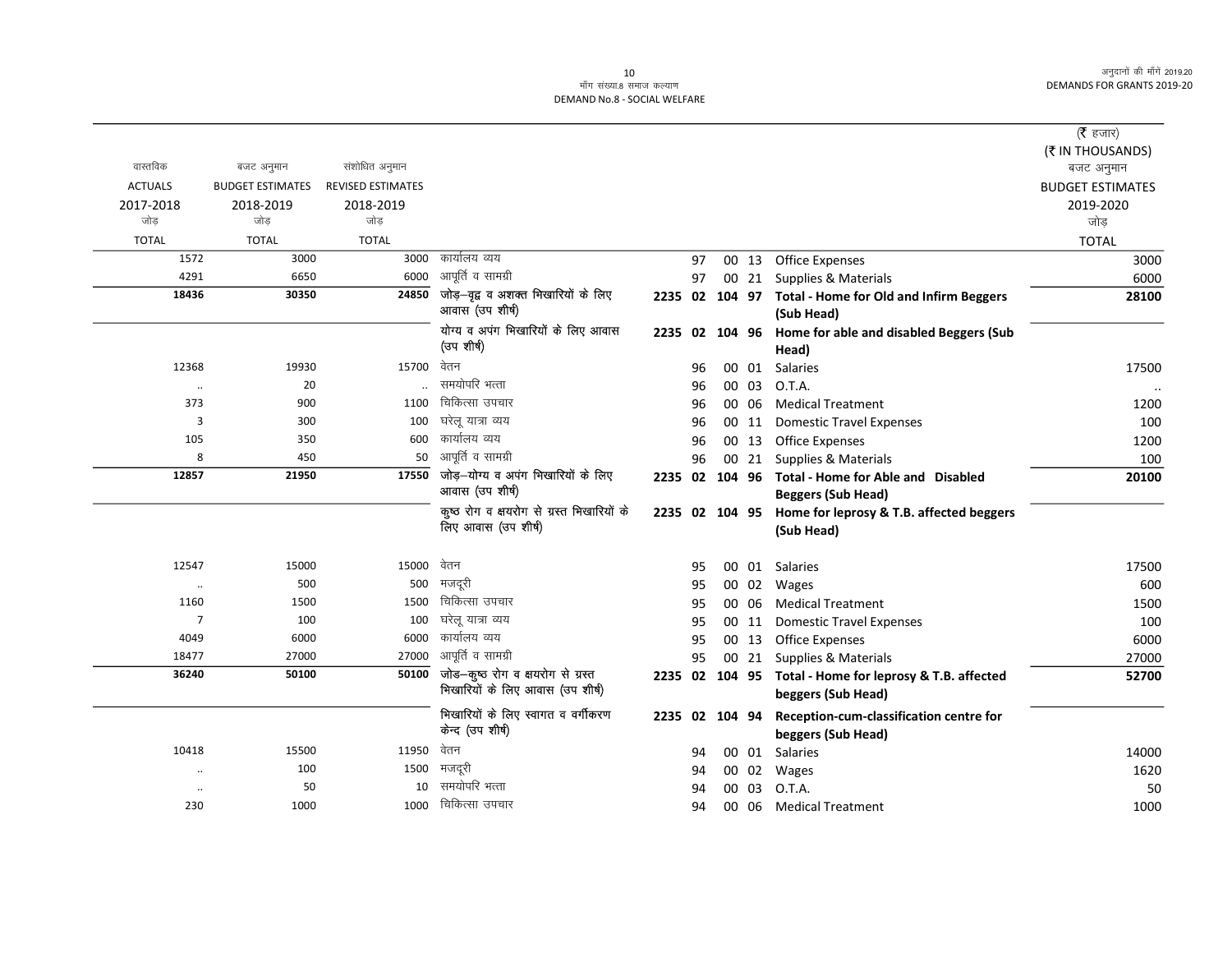## ر 11<br>माँग संख्या.8 समाज कल्याण DEMAND No.8 - SOCIAL WELFARE

|                |                         |                          |                                                          |                |    |       |                                                                       | ( <b>रै</b> हजार)       |
|----------------|-------------------------|--------------------------|----------------------------------------------------------|----------------|----|-------|-----------------------------------------------------------------------|-------------------------|
|                |                         |                          |                                                          |                |    |       |                                                                       | (₹ IN THOUSANDS)        |
| वास्तविक       | बजट अनुमान              | संशोधित अनुमान           |                                                          |                |    |       |                                                                       | बजट अनुमान              |
| <b>ACTUALS</b> | <b>BUDGET ESTIMATES</b> | <b>REVISED ESTIMATES</b> |                                                          |                |    |       |                                                                       | <b>BUDGET ESTIMATES</b> |
| 2017-2018      | 2018-2019               | 2018-2019                |                                                          |                |    |       |                                                                       | 2019-2020               |
| जोड            | जोड                     | जोड                      |                                                          |                |    |       |                                                                       | जोड                     |
| <b>TOTAL</b>   | <b>TOTAL</b>            | <b>TOTAL</b>             |                                                          |                |    |       |                                                                       | <b>TOTAL</b>            |
| $\overline{7}$ | 50                      |                          | 50 घरेलू यात्रा व्यय                                     |                | 94 | 00 11 | <b>Domestic Travel Expenses</b>                                       | 50                      |
| 395            | 900                     | 500                      | कार्यालय व्यय                                            |                | 94 | 00 13 | <b>Office Expenses</b>                                                | 600                     |
| 376            | 3000                    | 500                      | आपूर्ति व सामग्री                                        |                | 94 | 00 21 | Supplies & Materials                                                  | 500                     |
| 11426          | 20600                   | 15510                    | जोड़–भिखारियों के लिए स्वागत व                           |                |    |       | 2235 02 104 94 Total - Reception-Cum-Classification                   | 17820                   |
|                |                         |                          | वर्गीकरण केन्द्र (उप शीर्ष)                              |                |    |       | <b>Centre for Beggers (Sub Head)</b>                                  |                         |
|                |                         |                          | कुष्ठ रोगियों के लिए पुनर्वास केन्द्र (उप<br>शीर्ष)      |                |    |       | 2235 02 104 88 Rehabilitation centre for Lepers (Sub Head)            |                         |
| 3688           | 6300                    | 4500                     | वेतन                                                     |                | 88 |       | 00 01 Salaries                                                        | 5500                    |
| $\cdot$        | 10000                   |                          | मजदूरी                                                   |                | 88 | 00 02 | Wages                                                                 |                         |
| $\cdot$        | 20                      | 20                       | समयोपरि भत्ता                                            |                | 88 | 00 03 | O.T.A.                                                                | 20                      |
| 1368           | 1700                    | 1700                     | चिकित्सा उपचार                                           |                | 88 | 00 06 | <b>Medical Treatment</b>                                              | 1700                    |
| 20826          | 30000                   | 40000                    | कार्यालय व्यय                                            |                | 88 | 00 13 | <b>Office Expenses</b>                                                | 40000                   |
| 25882          | 48020                   | 46220                    | जोड़-कूष्ठ रोगियों के लिए पुनर्वास केन्द्र<br>(उप शीर्ष) |                |    |       | 2235 02 104 88 Total - Rehabilitation Centre for Lepers<br>(Sub Head) | 47220                   |
|                |                         |                          | भिखारियों का प्रत्यावर्तन/पुर्नवास (उप शीर्ष)            | 2235 02 104 84 |    |       | Repatriation/rehabilitation of beggers                                |                         |
|                |                         |                          |                                                          |                |    |       | (Sub Head)                                                            |                         |
| $\ddotsc$      | 100                     | 100                      | अन्य प्रभार                                              |                | 84 | 00 50 | <b>Other Charges</b>                                                  | 100                     |
| $\ddotsc$      | 100                     | 100                      | जोड़—भिखारियों का प्रत्यावर्तन ⁄ पुर्नवास                | 2235 02 104 84 |    |       | Total - Repatriation/ rehabilitation of                               | 100                     |
|                |                         |                          | (उप शीर्ष)                                               |                |    |       | beggers (Sub Head)                                                    |                         |
|                |                         |                          | गैर विस्थापित निस्सहाय पुरुषों महिलाओं व                 | 2235 02 104 83 |    |       | <b>Financial Assistance to non displaced</b>                          |                         |
|                |                         |                          | बच्चों को वित्तीय सहायता (उप शीर्ष)                      |                |    |       | destitute men, women and children (Sub                                |                         |
|                |                         |                          |                                                          |                |    |       | Head)                                                                 |                         |
| 2564           | 4000                    | 4500                     | वेतन                                                     |                | 83 | 00 01 | Salaries                                                              | 5200                    |
| 42             | 50                      | 50                       | चिकित्सा उपचार                                           |                | 83 | 00 06 | <b>Medical Treatment</b>                                              | 50                      |
| 2606           | 4050                    |                          | 4550 जोड़-गैर विस्थापित निस्सहाय पुरुषों                 | 2235 02 104 83 |    |       | <b>Total - Financial Assistance to Non</b>                            | 5250                    |
|                |                         |                          | महिलाओं व बच्चों को वित्तीय सहायता (उप                   |                |    |       | Displaced Destitute Men, Women and                                    |                         |
|                |                         |                          | शीर्ष)                                                   |                |    |       | Children (Sub Head)                                                   |                         |
|                |                         |                          | वृद्व व्यक्तियों कें लिये कल्याण कार्यक्रम               |                |    |       | 2235 02 104 71 Welfare programme for old aged persons                 |                         |
|                |                         |                          | (उप शीर्ष)                                               |                |    |       | (Sub Head)                                                            |                         |
| 1147           | 2000                    | 2000                     | मजदूरी                                                   |                | 71 | 00 02 | Wages                                                                 | 2000                    |
| $\ddotsc$      | 3000                    |                          | 3000 सहायता अनुदान-सामान्य                               |                | 71 |       | 00 31 Grants-in-aid-General                                           | 3000                    |
|                |                         |                          |                                                          |                |    |       |                                                                       |                         |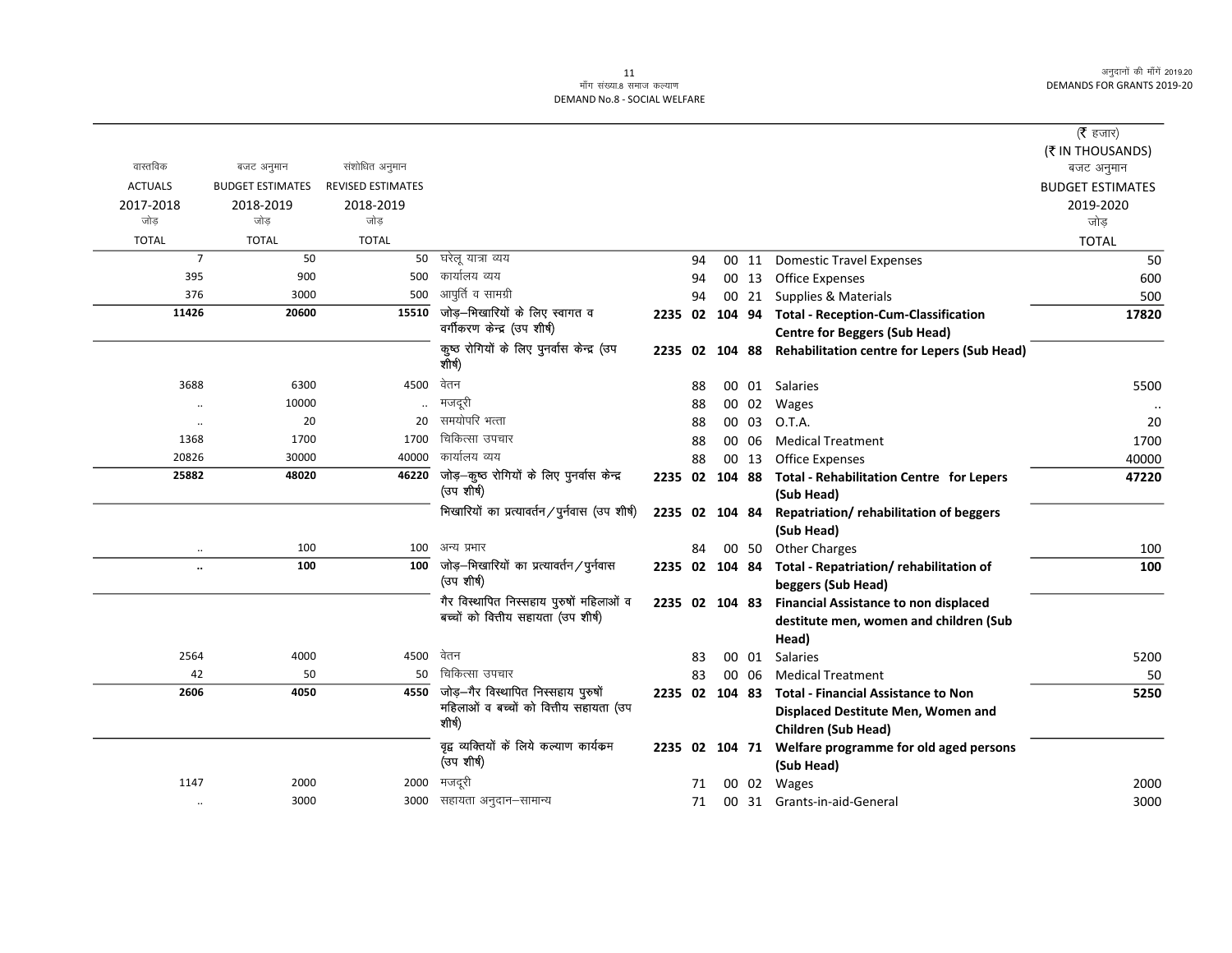|                |                         |                          |                                                                             |                |    |  |                                                                                                         | (रै हजार)               |
|----------------|-------------------------|--------------------------|-----------------------------------------------------------------------------|----------------|----|--|---------------------------------------------------------------------------------------------------------|-------------------------|
|                |                         |                          |                                                                             |                |    |  |                                                                                                         | (₹ IN THOUSANDS)        |
| वास्तविक       | बजट अनुमान              | संशोधित अनुमान           |                                                                             |                |    |  |                                                                                                         | बजट अनुमान              |
| <b>ACTUALS</b> | <b>BUDGET ESTIMATES</b> | <b>REVISED ESTIMATES</b> |                                                                             |                |    |  |                                                                                                         | <b>BUDGET ESTIMATES</b> |
| 2017-2018      | 2018-2019               | 2018-2019                |                                                                             |                |    |  |                                                                                                         | 2019-2020               |
| जोड            | जोड                     | जोड                      |                                                                             |                |    |  |                                                                                                         | जोड                     |
| <b>TOTAL</b>   | <b>TOTAL</b>            | <b>TOTAL</b>             |                                                                             |                |    |  |                                                                                                         | <b>TOTAL</b>            |
| 1147           | 5000                    |                          | 5000 जोड़-वृद्व व्यक्तियों कें लिये कल्याण<br>कार्यकम (उप शीर्ष)            |                |    |  | 2235 02 104 71 Total - Welfare programme for old aged<br>persons (Sub Head)                             | 5000                    |
|                |                         |                          | कुष्ठ रोगियों के पुनर्वास हेतु (उप शीर्ष)                                   |                |    |  | 2235 02 104 67 Rehabilitation of lepers (Sub Head)                                                      |                         |
| 9461           | $\ddotsc$               |                          | अंशदान                                                                      |                | 67 |  | 00 32 Contribution                                                                                      |                         |
|                | 20000                   | 20000                    | अन्य प्रभार                                                                 |                | 67 |  | 00 50 Other Charges                                                                                     | 21800                   |
| 9461           | 20000                   | 20000                    | जोड़—कुष्ठ रोगियों के पुनर्वास हेतु (उप<br>शीर्ष                            |                |    |  | 2235 02 104 67 Total - Rehabilitation of lepers (Sub Head)                                              | 21800                   |
|                |                         |                          | वरिष्ठ नागरिक पेंशन योजना (वृद्वावस्था                                      |                |    |  | 2235 02 104 66 Senior Citizen Pension Scheme (Expansion                                                 |                         |
|                |                         |                          | सहायता का विस्तार) (उप शीर्ष)                                               |                |    |  | of old Age Assistance) (Sub Head)                                                                       |                         |
| 8354529        | $\ddotsc$               |                          | अंशदान                                                                      |                | 66 |  | 00 32 Contribution                                                                                      |                         |
| $\ddotsc$      | 9160000                 | 11050000                 | अन्य प्रभार                                                                 |                | 66 |  | 00 50 Other Charges                                                                                     | 10500000                |
| 8354529        | 9160000                 | 11050000                 | जोड़-वरिष्ठ नागरिक पेशन योजना<br>(वृद्वावस्था सहायता का विस्तार) (उप शीर्ष) |                |    |  | 2235 02 104 66 Total - Senior Citizen Pension Scheme<br>(Expansion of old Age Assistance) (Sub<br>Head) | 10500000                |
|                |                         |                          | बुजुर्गों के लिए आवासीय मनोरंजन केंद्र<br>(उप शीर्ष)                        | 2235 02 104 65 |    |  | <b>Residential Recreation Centre for Senior</b><br>citizens (Sub Head)                                  |                         |
| 20522          | 100000                  |                          | 27800 सहायता अनुदान-सामान्य                                                 |                | 65 |  | 00 31 Grants-in-aid-General                                                                             | 40000                   |
| 20522          | 100000                  | 27800                    | जोड़-बुजुर्गों के लिए आवासीय मनोरंजन                                        |                |    |  | 2235 02 104 65 Total: Residential Recreation Centre for                                                 | 40000                   |
|                |                         |                          | केंद्र (उप शीर्ष)                                                           |                |    |  | Senior citizens (Sub Head) Other items (Sub<br>Head)                                                    |                         |
|                |                         |                          | भिखारीयों के लिए चल न्यायालय (उप शीर्ष)                                     |                |    |  | 2235 02 104 64 Mobile Courts for beggars (Sub Head)                                                     |                         |
| 385            | 400                     | 400                      | मजदूरी                                                                      |                | 64 |  | 00 02 Wages                                                                                             | 450                     |
| 3201           | 5600                    | 3200                     | कार्यालय व्यय                                                               |                | 64 |  | 00 13 Office Expenses                                                                                   | 3800                    |
| 3586           | 6000                    | 3600                     | जोड़–भिखारीयों के लिए चल न्यायालय<br>(उप शीर्ष)                             |                |    |  | 2235 02 104 64 Total - Mobile Courts for beggars (Sub<br>Head)                                          | 4250                    |
|                |                         |                          | वरिष्ठ नागरिकों के लिए दिल्ली आयोग को<br>सहायता अनुदान (उप शीर्ष)           | 2235 02 104 62 |    |  | <b>Grant-in-Aid to Delhi Commission for</b><br><b>Senior Citizens (Sub Head)</b>                        |                         |
| $\ddotsc$      | 2000                    |                          | सहायता अनुदान–सामान्य                                                       |                | 62 |  | 00 31 Grants-in-aid-General                                                                             | 2000                    |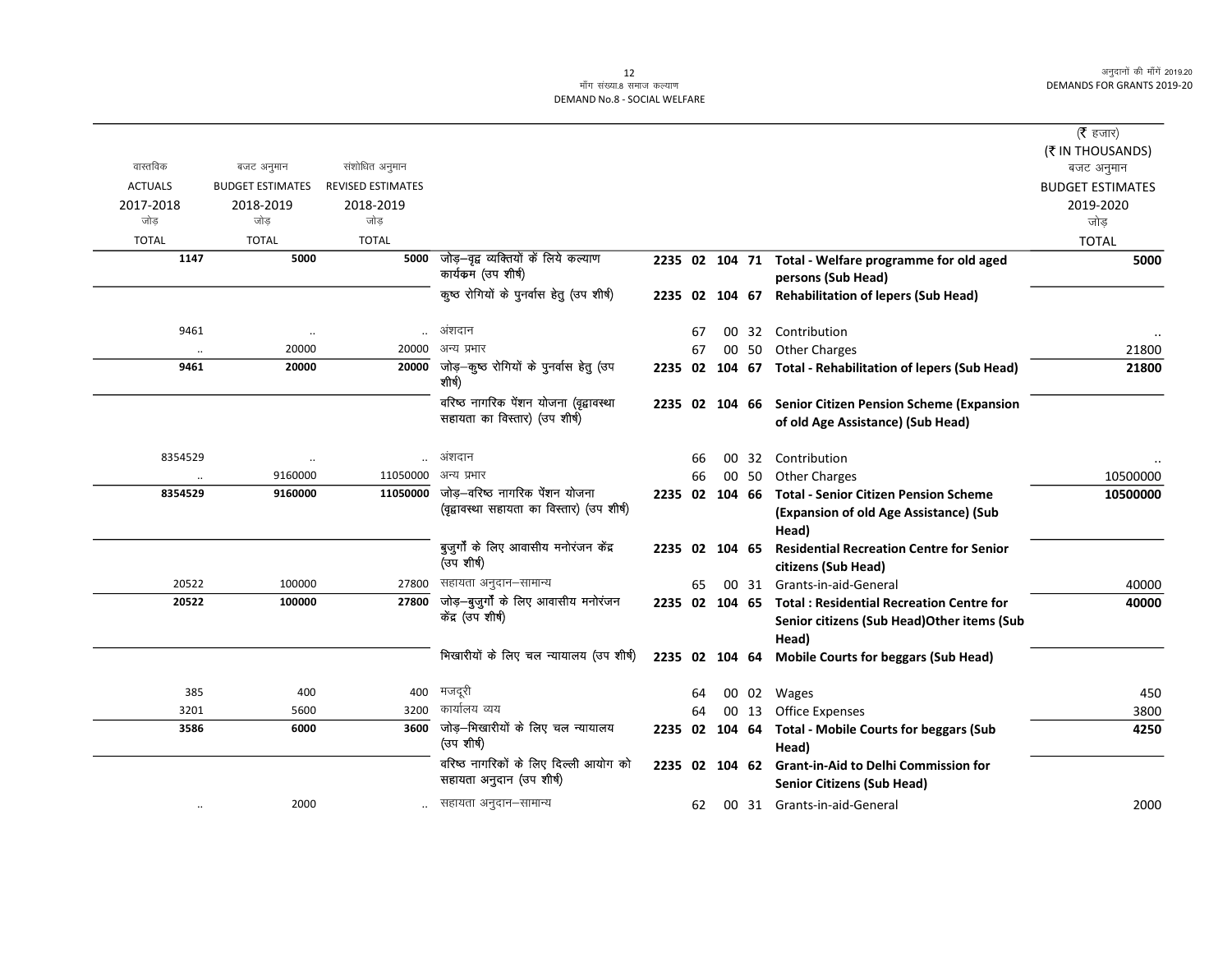## DEMAND No.8 - SOCIAL WELFARE

|                  |                                   |                          |                                                                                 |                |    |                |       |                                                             | ( $\bar{\tau}$ हजार)    |
|------------------|-----------------------------------|--------------------------|---------------------------------------------------------------------------------|----------------|----|----------------|-------|-------------------------------------------------------------|-------------------------|
| वास्तविक         |                                   |                          |                                                                                 |                |    |                |       |                                                             | (₹ IN THOUSANDS)        |
|                  | बजट अनुमान                        | संशोधित अनुमान           |                                                                                 |                |    |                |       |                                                             | बजट अनुमान              |
| <b>ACTUALS</b>   | <b>BUDGET ESTIMATES</b>           | <b>REVISED ESTIMATES</b> |                                                                                 |                |    |                |       |                                                             | <b>BUDGET ESTIMATES</b> |
| 2017-2018<br>जोड | 2018-2019<br>जोड                  | 2018-2019<br>जोड         |                                                                                 |                |    |                |       |                                                             | 2019-2020               |
|                  |                                   |                          |                                                                                 |                |    |                |       |                                                             | जोड़                    |
| <b>TOTAL</b>     | <b>TOTAL</b>                      | <b>TOTAL</b>             |                                                                                 |                |    |                |       |                                                             | <b>TOTAL</b>            |
|                  | 3000<br>$\ldots$                  | 1000                     | सहायता अनुदान–वेतन<br>जोड़—वरिष्ठ नागरिकों के लिए दिल्ली                        |                | 62 | 00             | 36    | Grants-in-aid-Salaries                                      | 3000                    |
|                  | 5000<br>                          | 1000                     | आयोग को सहायता अनुदान (उप शीर्ष)                                                |                |    |                |       | 2235 02 104 62 Total - Grant-in-Aid to Delhi Commission     | 5000                    |
|                  |                                   |                          |                                                                                 |                |    |                |       | for Senior Citizens (Sub Head)                              |                         |
|                  |                                   |                          | विकलांग व्यक्तियों के लिए पुर्नवास और                                           |                |    |                |       | 2235 02 104 61 Institutes for Rehabilation & Allied         |                         |
|                  |                                   |                          | संबद्ध सेवाएं संस्थान (उप शीर्ष)                                                |                |    |                |       | Services for persons with disabilities (Sub                 |                         |
|                  |                                   |                          |                                                                                 |                |    |                |       | Head)                                                       |                         |
|                  |                                   |                          | अन्य प्रभार                                                                     |                | 61 |                | 00 50 | <b>Other Charges</b>                                        | 10000                   |
|                  | $\ddotsc$<br>$\ddot{\phantom{a}}$ |                          | जोड़-विकलांग व्यक्तियों के लिए पुर्नवास                                         |                |    |                |       | 2235 02 104 61 Total - Institutes for Rehabilation & Allied | 10000                   |
|                  |                                   |                          | और संबद्ध सेवाएं संस्थान (उप शीर्ष)                                             |                |    |                |       | Services for persons with disabilities (Sub                 |                         |
|                  |                                   |                          |                                                                                 |                |    |                |       | Head)                                                       |                         |
|                  |                                   |                          | इंदिरा गाँधी राष्ट्रीय दिव्यांग पेंशन योजना                                     |                |    | 2235 02 104 60 |       | <b>Indira Gandhi National Disability Pension</b>            |                         |
|                  |                                   |                          | (आई.जी.एन.डीपी.एस.)(एन.एस.ए.पी.) (सी.<br>एस.एस) (उप शीर्ष)                      |                |    |                |       | Scheme (IGNDPS) (NSAP) (CSS) (Sub Head)                     |                         |
|                  |                                   |                          | अन्य प्रभार                                                                     |                | 60 |                | 00 50 | <b>Other Charges</b>                                        | 20000                   |
|                  | $\ddotsc$<br>$\cdot \cdot$        |                          | जोड़- इंदिरा गाँधी राष्ट्रीय दिव्यांग पेंशन                                     | 2235 02 104 60 |    |                |       | Total - Indira Gandhi National Disability                   | 20000                   |
|                  |                                   |                          | योजना (आई.जी.एन.डीपी.एस.)(एन.एस.ए.पी.                                           |                |    |                |       | Pension Scheme (IGNDPS) (NSAP) (CSS)                        |                         |
|                  |                                   |                          | ) (सी.एस.एस) (उप शीर्ष)                                                         |                |    |                |       | (Sub Head)                                                  |                         |
|                  |                                   |                          |                                                                                 |                |    |                |       |                                                             |                         |
|                  |                                   |                          | भिखारियों, विकलांग व्यक्तियों एवं आर्थिक<br>रूप के पिछड़े वर्ग का कौशल विकास और | 2235 02 104 59 |    |                |       | Skill Development and Rehabilitation of                     |                         |
|                  |                                   |                          | पुनर्वास (उप शीर्ष)                                                             |                |    |                |       | Beggars, Persons with Disabilities and                      |                         |
|                  |                                   |                          |                                                                                 |                |    |                |       | <b>Economically Weaker Section (Sub Head)</b>               |                         |
|                  | $\ddotsc$<br>$\cdot$              |                          | अन्य प्रभार                                                                     |                | 59 |                | 00 50 | <b>Other Charges</b>                                        | 10000                   |
|                  | $\ddotsc$<br>$\ddotsc$            |                          | जोड़-भिखारियों, विकलांग व्यक्तियों एवं                                          | 2235 02 104 59 |    |                |       | <b>Total - Skill Development and</b>                        | 10000                   |
|                  |                                   |                          | आर्थिक रूप के पिछड़े वर्ग का कौशल                                               |                |    |                |       | <b>Rehabilitation of Beggars, Persons with</b>              |                         |
|                  |                                   |                          | विकास और पुनर्वास (उप शीर्ष)                                                    |                |    |                |       | <b>Disabilities and Economically Weaker</b>                 |                         |
|                  |                                   |                          |                                                                                 |                |    |                |       | <b>Section (Sub Head)</b>                                   |                         |
| 8563136          | 9584130                           | 11348102                 | जोड़-वृद्धाअशक्त व निःसहायों का कल्याण                                          | 2235 02 104    |    |                |       | Total - Welfare of Aged, Infirm and                         | 10882320                |
|                  |                                   |                          | (लघु शीर्ष)                                                                     |                |    |                |       | Destitute (Minor Head)                                      |                         |
|                  |                                   |                          | सुधारक सेवाएं (लघु शीर्ष)                                                       | 2235 02 106    |    |                |       | <b>Correctional services (Minor Head)</b>                   |                         |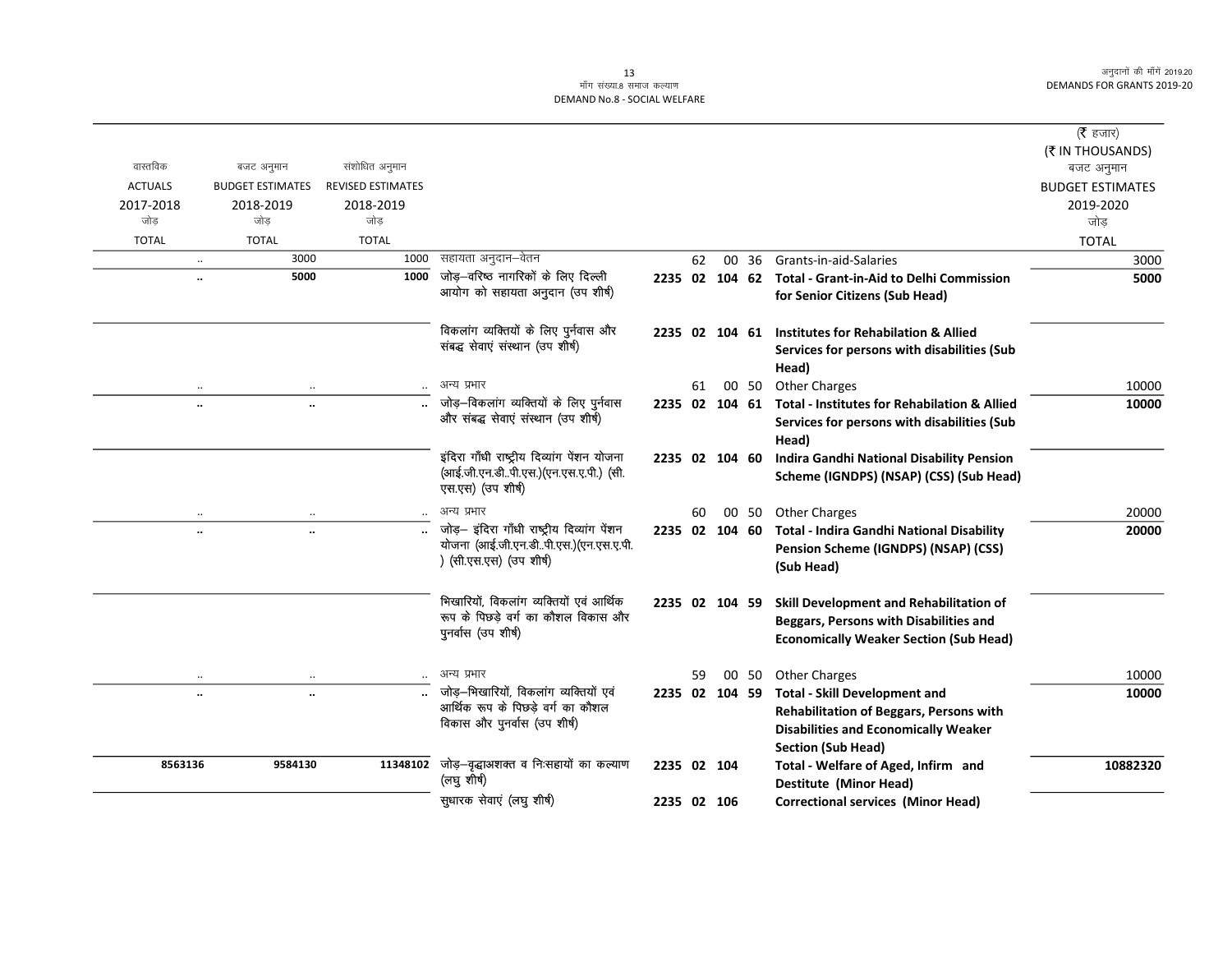## ्तः<br>माँग संख्या.8 समाज कल्याण DEMAND No.8 - SOCIAL WELFARE

| वास्तविक<br><b>ACTUALS</b><br>2017-2018<br>जोड़<br><b>TOTAL</b> | बजट अनुमान<br><b>BUDGET ESTIMATES</b><br>2018-2019<br>जोड<br><b>TOTAL</b> | संशोधित अनुमान<br><b>REVISED ESTIMATES</b><br>2018-2019<br>जोड़<br><b>TOTAL</b> | नशीले पदार्थ दुरूपयोग निवारण समन्वय<br>इकाई (उप शीर्ष)                                                             |                |    |    |       | 2235 02 106 97 Drug Abuse Prevention Co-ordination Unit<br>(Sub Head)                                                                     | ( <b>रै</b> हजार)<br>(₹ IN THOUSANDS)<br>बजट अनुमान<br><b>BUDGET ESTIMATES</b><br>2019-2020<br>जोड<br><b>TOTAL</b> |
|-----------------------------------------------------------------|---------------------------------------------------------------------------|---------------------------------------------------------------------------------|--------------------------------------------------------------------------------------------------------------------|----------------|----|----|-------|-------------------------------------------------------------------------------------------------------------------------------------------|--------------------------------------------------------------------------------------------------------------------|
| 622                                                             | 1500                                                                      | 1000                                                                            | वेतन                                                                                                               |                | 97 |    |       | 00 01 Salaries                                                                                                                            | 1500                                                                                                               |
| $\cdot\cdot$                                                    | 1000                                                                      | 700                                                                             | मजदूरी                                                                                                             |                | 97 |    | 00 02 | Wages                                                                                                                                     | 900                                                                                                                |
| 14                                                              | 50                                                                        | 50                                                                              | चिकित्सा उपचार                                                                                                     |                | 97 |    | 00 06 | <b>Medical Treatment</b>                                                                                                                  | 50                                                                                                                 |
| 400                                                             | 3000                                                                      | 4000                                                                            | कार्यालय व्यय                                                                                                      |                | 97 |    |       | 00 13 Office Expenses                                                                                                                     | 5000                                                                                                               |
| 1036                                                            | 5550                                                                      | 5750                                                                            | जोड़-नशीले पदार्थ दुरूपयोग निवारण<br>समन्वय इकाई (उप शीर्ष)                                                        |                |    |    |       | 2235 02 106 97 Total - Drug Abuse Prevention Co-<br><b>Ordination Unit (Sub Head)</b>                                                     | 7450                                                                                                               |
| 1036                                                            | 5550                                                                      | 5750                                                                            | जोड़-सुधारक सेवाएं (लघु शीर्ष)                                                                                     | 2235 02 106    |    |    |       | <b>Total - Correctional services (Minor Head)</b>                                                                                         | 7450                                                                                                               |
|                                                                 |                                                                           |                                                                                 | स्वैच्छिक संगठनों को सहायता (लघु शीर्ष)                                                                            | 2235 02 107    |    |    |       | <b>Assistance to voluntary Organisation</b><br>(Minor Head)                                                                               |                                                                                                                    |
|                                                                 |                                                                           |                                                                                 | सहायता अनुदान व अंशदान आदि (उप<br>शीर्ष)                                                                           | 2235 02 107 99 |    |    |       | Grants-in-aid, contribution etc.(SWD)(Sub<br>Head)                                                                                        |                                                                                                                    |
| 1691                                                            | 4000                                                                      |                                                                                 | 4000 सहायता अनुदान-सामान्य                                                                                         |                | 99 |    | 00 31 | Grants-in-aid-General                                                                                                                     | 4200                                                                                                               |
| $\ddot{\phantom{0}}$                                            | 1000                                                                      | 1000                                                                            | पूंजीगत परिसम्पतियो के सृजन के लिए<br>अनुदान                                                                       |                | 99 |    |       | 00 35 Grants for creation of capital assets                                                                                               | 1200                                                                                                               |
| 2038                                                            | 3000                                                                      | 3000                                                                            | सहायता अनुदान–वेतन                                                                                                 |                | 99 | 00 | 36    | Grants-in-aid-Salaries                                                                                                                    | 3500                                                                                                               |
| 3729                                                            | 8000                                                                      | 8000                                                                            | जोड़- सहायता अनुदान व अंशदान आदि<br>(उप शीर्ष)                                                                     |                |    |    |       | 2235 02 107 99 Total: Grants-in-aid, contribution<br>etc.(SWD)(Sub Head)                                                                  | 8900                                                                                                               |
|                                                                 |                                                                           |                                                                                 | एन.जी.ओ. हिन्दकुष्ठ निवारण संघ दिल्ली<br>शाखा को बहु उद्देशीय केन्द्र के निर्माण के<br>लिए अनुदान (उप शीर्ष)       |                |    |    |       | 2235 02 107 79 Grants to NGO Hind Khust Nivaran Sangh<br>Delhi Branch for Construction of<br><b>Multipurpose centre (Sub Head)</b>        |                                                                                                                    |
| $\ddotsc$                                                       | 100                                                                       | 100                                                                             | सहायता अनुदान–सामान्य                                                                                              |                | 79 |    |       | 00 31 Grants-in-aid-General                                                                                                               | 100                                                                                                                |
| $\ddotsc$                                                       | 100                                                                       | 100                                                                             | जोड़- एन.जी.ओ. हिन्दकुष्ठ निवारण संघ<br>दिल्ली शाखा को बहु उद्देशीय केन्द्र के<br>निर्माण के लिए अनुदान (उप शीर्ष) |                |    |    |       | 2235 02 107 79 Total: Grants to NGO Hind Khust Nivaran<br>Sangh Delhi Branch for Construction of<br><b>Multipurpose centre (Sub Head)</b> | 100                                                                                                                |
| 3729                                                            | 8100                                                                      | 8100                                                                            | जोड़— स्वैच्छिक संगठनों को सहायता (लघु<br>शीर्ष)                                                                   | 2235 02 107    |    |    |       | <b>Total - Assistance to voluntary</b><br>organisation (Minor Head)                                                                       | 9000                                                                                                               |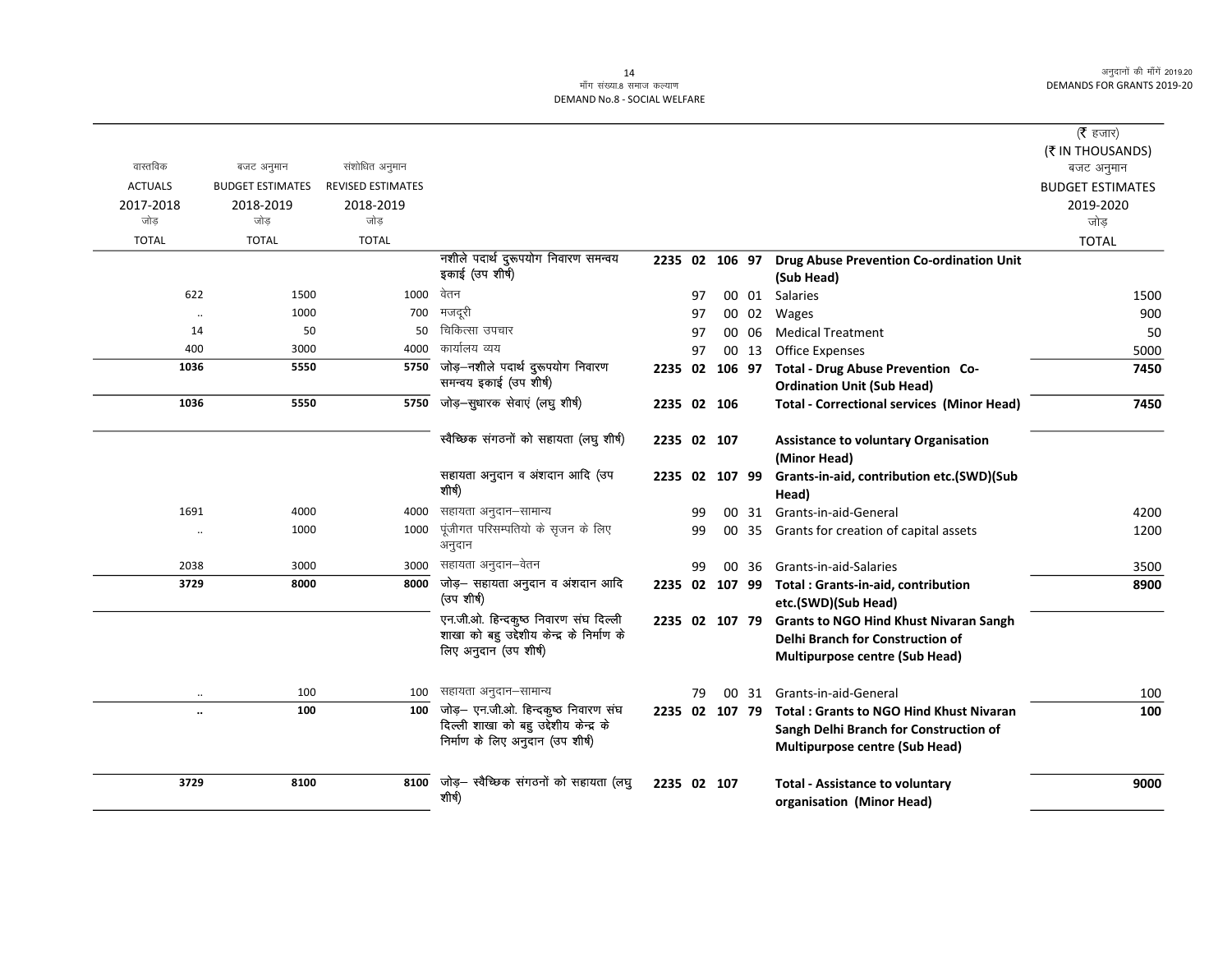## 15<br>माँग संख्या.8 समाज कल्याण DEMAND No.8 - SOCIAL WELFARE

|                      |                         |                          |                                                                                |                |    |       |                                                                  | ( <b>रै</b> हजार)       |
|----------------------|-------------------------|--------------------------|--------------------------------------------------------------------------------|----------------|----|-------|------------------------------------------------------------------|-------------------------|
|                      |                         |                          |                                                                                |                |    |       |                                                                  | (₹ IN THOUSANDS)        |
| वास्तविक             | बजट अनुमान              | संशोधित अनुमान           |                                                                                |                |    |       |                                                                  | बजट अनुमान              |
| <b>ACTUALS</b>       | <b>BUDGET ESTIMATES</b> | <b>REVISED ESTIMATES</b> |                                                                                |                |    |       |                                                                  | <b>BUDGET ESTIMATES</b> |
| 2017-2018            | 2018-2019               | 2018-2019                |                                                                                |                |    |       |                                                                  | 2019-2020               |
| जोड                  | जोड                     | जोड                      |                                                                                |                |    |       |                                                                  | जोड                     |
| <b>TOTAL</b>         | <b>TOTAL</b>            | <b>TOTAL</b>             |                                                                                |                |    |       |                                                                  | <b>TOTAL</b>            |
|                      |                         |                          | अन्य कार्यकम (लघु शीर्ष)                                                       | 2235 02 200    |    |       | <b>Other Programmes (Minor Head)</b>                             |                         |
|                      |                         |                          | टासजेडर को वित्तिय सहायता (उप शीर्ष)                                           |                |    |       | 2235 02 200 81 Financial Assistance to Transgender (Sub<br>Head) |                         |
|                      | 5000                    | 1000                     | अन्य प्रभार                                                                    |                | 81 | 00 50 | <b>Other Charges</b>                                             | 5000                    |
| $\ddotsc$            | 5000                    | 1000                     | जोड़– टासजेडर को वित्तिय सहायता (उप                                            | 2235 02 200 81 |    |       |                                                                  | 5000                    |
|                      |                         |                          | शीर्ष)                                                                         |                |    |       | <b>Total - Financial Assistance to Transgener</b><br>(Sub Head)  |                         |
| $\ddotsc$            | 5000                    | 1000                     | जोड़- अन्य कार्यकम (लघु शीर्ष)                                                 | 2235 02 200    |    |       | <b>Total - Other Programmes (Minor Head)</b>                     | 5000                    |
|                      |                         |                          | अ.ज. के लिए विशेष घटक योजना (लघु<br>शीर्ष)                                     | 2235 02 789    |    |       | <b>Special Component Plan for Scheduled</b>                      |                         |
|                      |                         |                          |                                                                                |                |    |       | Castes (Minor Head)                                              |                         |
|                      |                         |                          | वरिष्ठ नागरिक पेंशन योजना (वृद्वावस्था<br>सहायता का विस्तार) (एस.सी.एस.पी) (उप | 2235 02 789 99 |    |       | <b>Senior Citizen Pension Scheme (Expansion</b>                  |                         |
|                      |                         |                          | शीर्ष)                                                                         |                |    |       | of old Age Assistance) (SCSP)(Sub Head)                          |                         |
| 1492659              | $\ldots$                |                          | अंशदान                                                                         |                | 99 | 00 32 | Contribution                                                     |                         |
| $\ddot{\phantom{a}}$ | 1500000                 | 1600000                  | अन्य प्रभार                                                                    |                | 99 | 00 50 | <b>Other Charges</b>                                             | 1600000                 |
| 1492659              | 1500000                 | 1600000                  | जोड– वरिष्ठ नागरिक पेंशन योजना                                                 | 2235 02 789 99 |    |       | <b>Total - Senior Citizen Pension Scheme</b>                     | 1600000                 |
|                      |                         |                          | (वृद्वावस्था सहायता का विस्तार) (एस.सी.एस.                                     |                |    |       | (Expansion of old Age Assistance)                                |                         |
|                      |                         |                          | पी) (उप शीर्ष)                                                                 |                |    |       | (SCSP)(Sub Head)                                                 |                         |
|                      |                         |                          | विकलांगों को बेरोजगारी भत्ता (एस.सी.एस.                                        | 2235 02 789 98 |    |       | Unemployment allowance to disabled                               |                         |
|                      |                         |                          | पी) (उप शीर्ष)                                                                 |                |    |       | persons (SCSP)(Sub Head)                                         |                         |
| 198632               | $\ldots$                |                          | अंशदान                                                                         |                | 98 |       | 00 32 Contribution                                               |                         |
| $\ddotsc$            | 300000                  | 400000                   | अन्य प्रभार                                                                    |                | 98 | 00 50 | <b>Other Charges</b>                                             | 400000                  |
| 198632               | 300000                  | 400000                   | जोड़— विकलांगों को बेरोजगारी भत्ता (एस.                                        | 2235 02 789 98 |    |       | <b>Total - Unemployment allowance to</b>                         | 400000                  |
|                      |                         |                          | सी.एस.पी) (उप शीर्ष)                                                           |                |    |       | disabled persons (SCSP)(Sub Head)                                |                         |
| 1691291              | 1800000                 | 2000000                  | जोड़-अ.ज. के लिए विशेष घटक योजना                                               | 2235 02 789    |    |       | <b>Total - Special Component Plan for</b>                        | 2000000                 |
|                      |                         |                          | (लघु शीर्ष)                                                                    |                |    |       | <b>Scheduled Castes (Minor Head)</b>                             |                         |
|                      |                         |                          | अन्य व्यय (लघु शीर्ष)                                                          | 2235 02 800    |    |       | <b>Other Expenditure (Minor Head)</b>                            |                         |
|                      |                         |                          | शरणार्थी हस्तशिल्प दुकानो के लिए                                               | 2235 02 800 98 |    |       | Training-cum- production centre for                              |                         |
|                      |                         |                          | प्रशिक्षण एवं उत्पादन केन्द्र (उप शीर्ष)                                       |                |    |       | refugee handicraft shops (Sub Head)                              |                         |
|                      |                         |                          |                                                                                |                |    |       |                                                                  |                         |
| 13781                | 25000                   | 15000                    | वेतन                                                                           |                | 98 |       | 00 01 Salaries                                                   | 20000                   |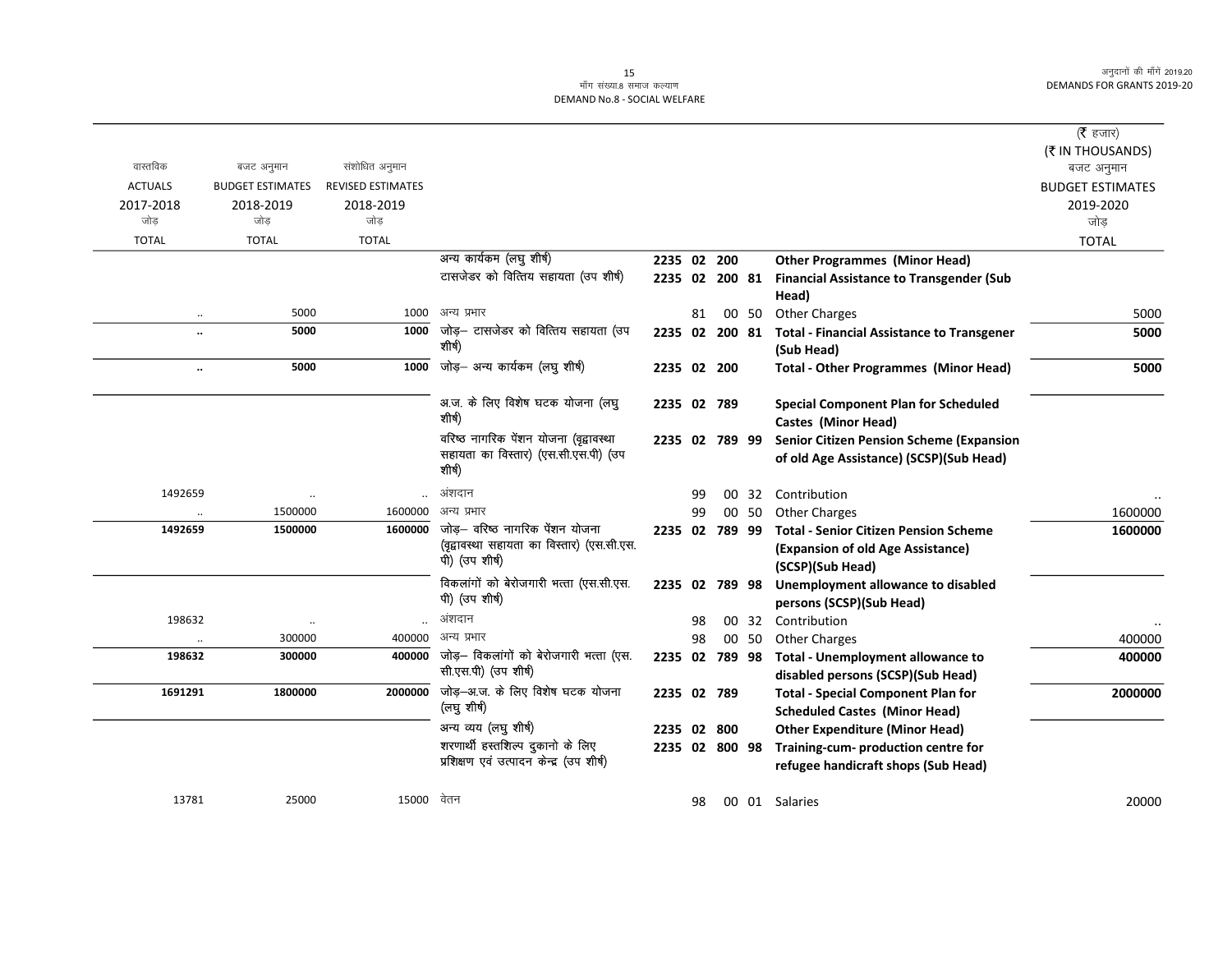### ex;<br>- मॉंग संख्या.8 समाज कल्याण DEMAND No.8 - SOCIAL WELFARE

|                |                         |                          |                                               |         |    |        |       |                                                            | ( $\bar{\tau}$ हजार)    |
|----------------|-------------------------|--------------------------|-----------------------------------------------|---------|----|--------|-------|------------------------------------------------------------|-------------------------|
|                |                         |                          |                                               |         |    |        |       |                                                            | (₹ IN THOUSANDS)        |
| वास्तविक       | बजट अनुमान              | संशोधित अनुमान           |                                               |         |    |        |       |                                                            | बजट अनुमान              |
| <b>ACTUALS</b> | <b>BUDGET ESTIMATES</b> | <b>REVISED ESTIMATES</b> |                                               |         |    |        |       |                                                            | <b>BUDGET ESTIMATES</b> |
| 2017-2018      | 2018-2019               | 2018-2019                |                                               |         |    |        |       |                                                            | 2019-2020               |
| जोड            | जोड                     | जोड                      |                                               |         |    |        |       |                                                            | जोड                     |
| <b>TOTAL</b>   | <b>TOTAL</b>            | <b>TOTAL</b>             |                                               |         |    |        |       |                                                            | <b>TOTAL</b>            |
| 58             | 200                     |                          | मजदूरी                                        |         | 98 |        |       | 00 02 Wages                                                |                         |
| $\ddotsc$      | 150                     | 50                       | समयोपरि भत्ता                                 |         | 98 |        | 00 03 | O.T.A.                                                     | 50                      |
| 554            | 1200                    | 2400                     | चिकित्सा उपचार                                |         | 98 |        | 00 06 | <b>Medical Treatment</b>                                   | 2500                    |
| 6              | 200                     | 200                      | घरेलू यात्रा व्यय                             |         | 98 |        | 00 11 | <b>Domestic Travel Expenses</b>                            | 200                     |
| 530            | 500                     | 500                      | कार्यालय व्यय                                 |         | 98 |        | 00 13 | Office Expenses                                            | 700                     |
|                | 150                     | 350                      | किराया, महसूल व कर                            |         | 98 |        | 00 14 | Rents, Rates and Taxes                                     | 150                     |
| 14929          | 27400                   | 18500                    | जोड़-शरणार्थियों की हस्तकला दुकान के          |         |    |        |       | 2235 02 800 98 Total - Training-Cum-Production Centre for  | 23600                   |
|                |                         |                          | लिए प्रशिक्षण एवं उत्पादन केन्द्र (उप शीर्ष)  |         |    |        |       | <b>Refugees Handicraft Shops (Sub Head)</b>                |                         |
|                |                         |                          |                                               |         |    |        |       |                                                            |                         |
|                |                         |                          | अन्य योजनाएं (उप शीर्ष)                       | 2235 02 |    |        |       | 800 94 Other schemes (Sub Head)                            |                         |
| 5003           | 8500                    | 5900                     | वेतन                                          |         | 94 |        | 00 01 | Salaries                                                   | 6700                    |
|                | 20                      | 20                       | समयोपरि भत्ता                                 |         | 94 |        | 00 03 | O.T.A.                                                     | 20                      |
|                | 100                     | 100                      | चिकित्सा उपचार                                |         | 94 |        | 00 06 | <b>Medical Treatment</b>                                   | 100                     |
| 5              | 20                      | 20                       | घरेलू यात्रा व्यय                             |         | 94 |        | 00 11 | <b>Domestic Travel Expenses</b>                            | 20                      |
| 12             | 70                      | 1000                     | कार्यालय व्यय                                 |         | 94 |        | 00 13 | <b>Office Expenses</b>                                     | 2000                    |
| 1765           | 3500                    | 3500                     | सहायता अनुदान-सामान्य                         |         | 94 |        | 00 31 | Grants-in-aid-General                                      | 3500                    |
| 6785           | 12210                   | 10540                    | जोड़-अन्य योजनाएं (उप शीर्ष)                  | 2235 02 |    |        |       | 800 94 Total - Other Schemes (Sub Head)                    | 12340                   |
|                |                         |                          | मुख्य परवीक्षा सेवाएं (उप शीर्ष)              | 2235 02 |    | 800 88 |       | <b>Chief Probation services (Sub Head)</b>                 |                         |
| 5628           | 13000                   | 7500                     | वेतन                                          |         | 88 |        |       | 00 01 Salaries                                             | 8000                    |
| 257            | 350                     | 400                      | चिकित्सा उपचार                                |         | 88 |        | 00 06 | <b>Medical Treatment</b>                                   | 400                     |
| 6              | 350                     | 350                      | घरेलू यात्रा व्यय                             |         | 88 |        | 00 11 | <b>Domestic Travel Expenses</b>                            | 350                     |
| 544            | 700                     | 4500                     | कार्यालय व्यय                                 |         | 88 |        | 00 13 | <b>Office Expenses</b>                                     | 5600                    |
| 6435           | 14400                   | 12750                    | जोड़-मुख्य परवीक्षा सेवायें (उप शीर्ष)        |         |    |        |       | 2235 02 800 88 Total - Chief Probation Services (Sub Head) | 14350                   |
|                |                         |                          |                                               |         |    |        |       |                                                            |                         |
|                |                         |                          | कस्तूरबा निकेतन लाजपत नगर (उप शीर्ष)          |         |    |        |       | 2235 02 800 86 Kasturba Niketan, Lajpat Nagar (Sub Head)   |                         |
|                |                         |                          | वेतन                                          |         |    |        |       |                                                            |                         |
| 6406           | 12100                   | 7000                     | चिकित्सा उपचार                                |         | 86 |        | 00 01 | Salaries                                                   | 11000                   |
| 76             | 100                     | 400                      | कार्यालय व्यय                                 |         | 86 |        | 00 06 | <b>Medical Treatment</b>                                   | 600                     |
| 32             | 100                     | 250                      |                                               |         | 86 |        | 00 13 | <b>Office Expenses</b>                                     | 350                     |
| 6514           | 12300                   | 7650                     | जोड़–कस्तूरबा निकेतन) लाजपत नगर<br>(उप शीर्ष) | 2235 02 |    | 800 86 |       | Total - Kasturba Niketan, Lajpat Nagar<br>(Sub Head)       | 11950                   |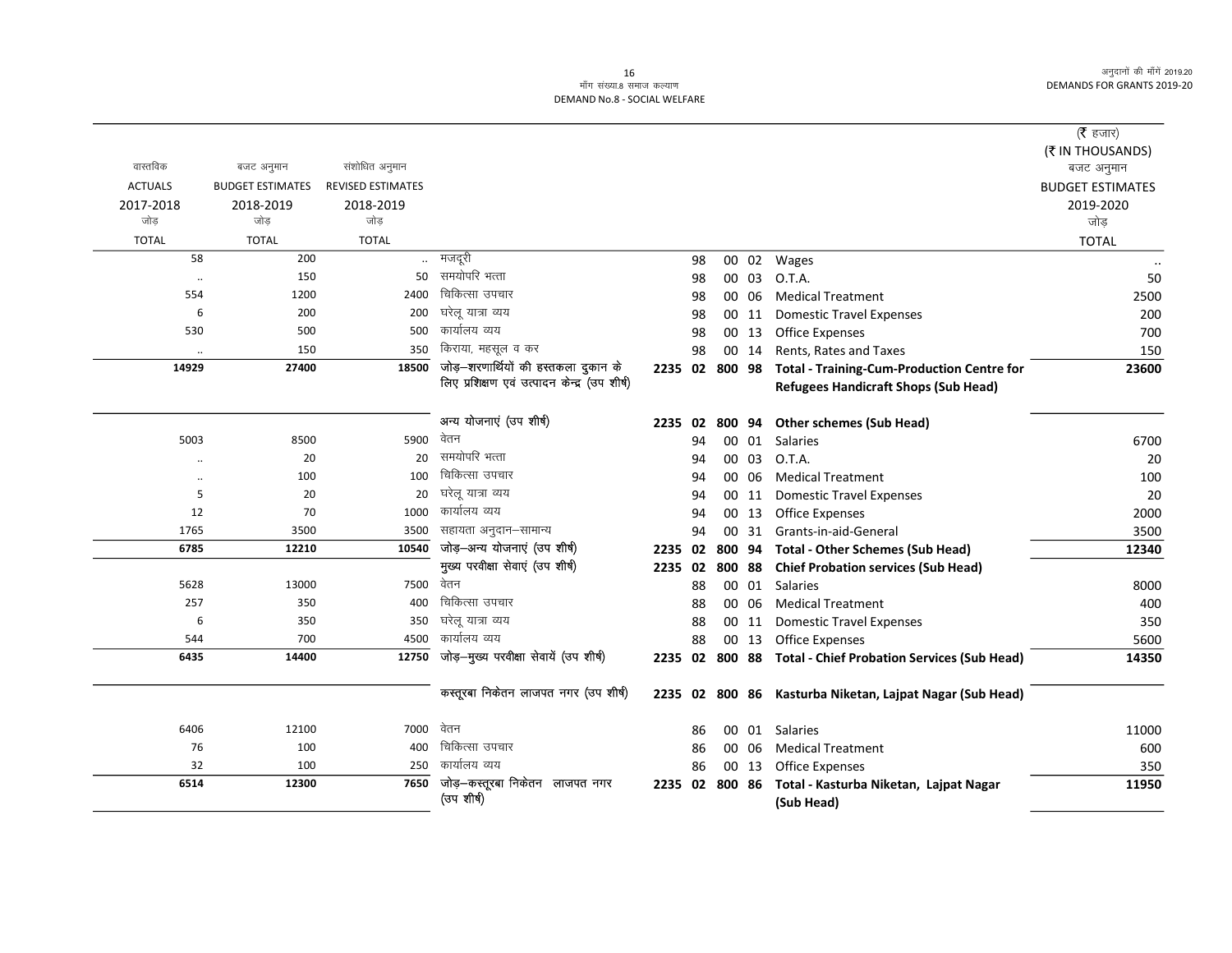## DEMAND No.8 - SOCIAL WELFARE

|                      |                         |                          |                                                                |                |    |       |                                                           | ( $\bar{\tau}$ हजार)           |
|----------------------|-------------------------|--------------------------|----------------------------------------------------------------|----------------|----|-------|-----------------------------------------------------------|--------------------------------|
| वास्तविक             | बजट अनुमान              | संशोधित अनुमान           |                                                                |                |    |       |                                                           | (₹ IN THOUSANDS)<br>बजट अनुमान |
| <b>ACTUALS</b>       | <b>BUDGET ESTIMATES</b> | <b>REVISED ESTIMATES</b> |                                                                |                |    |       |                                                           | <b>BUDGET ESTIMATES</b>        |
| 2017-2018            | 2018-2019               | 2018-2019                |                                                                |                |    |       |                                                           | 2019-2020                      |
| जोड                  | जोड                     | जोड                      |                                                                |                |    |       |                                                           | जोड़                           |
| <b>TOTAL</b>         | <b>TOTAL</b>            | <b>TOTAL</b>             |                                                                |                |    |       |                                                           | <b>TOTAL</b>                   |
|                      |                         |                          | वृद्धावस्था पेंशन (उप शीर्ष)                                   |                |    |       | 2235 02 800 84 Old age pension (Sub Head)                 |                                |
| 445                  | 700                     | 400                      | वेतन                                                           |                | 84 |       | 00 01 Salaries                                            | 600                            |
| 17                   | 20                      | 20                       | चिकित्सा उपचार                                                 |                | 84 | 00 06 | <b>Medical Treatment</b>                                  | 20                             |
| 344                  | 1200                    | 1500                     | कार्यालय व्यय                                                  |                | 84 | 00 13 | <b>Office Expenses</b>                                    | 1500                           |
| 806                  | 1920                    | 1920                     | जोड – वृद्धावस्था  पेंशन (उप शीर्ष)                            | 2235 02        |    |       | 800 84 Total - Old Age Pension (Sub Head)                 | 2120                           |
|                      |                         |                          | चिकित्सा देखभाल इकाई (उप शीर्ष)                                | 2235 02        |    |       | 800 83 Medical care unit (Sub Head)                       |                                |
| 20994                | 24460                   | 25000                    | वेतन                                                           |                | 83 |       | 00 01 Salaries                                            | 32100                          |
| $\cdot\cdot$         | 50                      | 390                      | मजदूरी                                                         |                | 83 |       | 00 02 Wages                                               | 850                            |
| 186                  | 500                     | 520                      | चिकित्सा उपचार                                                 |                | 83 | 00 06 | <b>Medical Treatment</b>                                  | 1000                           |
| $\ldots$             | 20                      | 20                       | घरेल यात्रा व्यय                                               |                | 83 | 00 11 | <b>Domestic Travel Expenses</b>                           | 20                             |
| 564                  | 900                     | 900                      | कार्यालय व्यय                                                  |                | 83 | 00 13 | Office Expenses                                           | 800                            |
| 16                   | 2250                    | 700                      | आपूर्ति व सामग्री                                              |                | 83 |       | 00 21 Supplies & Materials                                | 2050                           |
| 21760                | 28180                   | 27530                    | जोड़-चिकित्सा देखभाल इकाई (उप शीर्ष)                           |                |    |       | 2235 02 800 83 Total - Medical Care Unit (Sub Head)       | 36820                          |
|                      |                         |                          |                                                                |                |    |       |                                                           |                                |
|                      |                         |                          | स्टाफ के लिए प्रशिक्षण एवं पूर्ववर्ती इकाई<br>(उप शीर्ष)       |                |    |       | 2235 02 800 77 Training and Orientation Unit for staff    |                                |
|                      |                         |                          | अन्य प्रशासनिक व्यय                                            |                |    |       | (SWD)(Sub Head)                                           |                                |
| $\ldots$             | 100                     | 100                      |                                                                |                | 77 | 00 20 | <b>Other Administrative Expenses</b>                      | 200                            |
| $\ddotsc$            | 100                     | 100                      | जोड़—स्टाफ के लिए प्रशिक्षण एवं पूर्ववर्ती<br>इकाई (उप शीर्ष)  |                |    |       | 2235 02 800 77 Total - Training and Orientation Unit for  | 200                            |
|                      |                         |                          |                                                                |                |    |       | staff (SWD)(Sub Head)                                     |                                |
| $\ldots$             | 200                     | 200                      | मास मीडिया व शिक्षा (उप शीर्ष)<br>कार्यालय व्यय                |                |    |       | 2235 02 800 70 Mass Media & Education (SWD)(Sub Head)     |                                |
| $\ldots$             | $\ldots$                |                          |                                                                |                | 70 | 00 13 | <b>Office Expenses</b>                                    | 200                            |
|                      | 200                     | 200                      | जोड़-मास मीडिया व शिक्षा (उप शीर्ष)                            | 2235 02 800 70 |    |       | <b>Total - Mass Media &amp; Education</b>                 | 200                            |
|                      |                         |                          |                                                                |                |    |       | (SWD)(Sub Head)                                           |                                |
|                      |                         |                          | अनुसंधान, मूल्याकन व प्रकाशन के लिए<br>अनुदान (उप शीर्ष)       | 2235 02 800 69 |    |       | Grant for Research, Evaluation and                        |                                |
|                      |                         |                          |                                                                |                |    |       | <b>Publication(SWD)(Sub Head)</b>                         |                                |
| $\ddotsc$            | 100                     | 100                      | सहायता अनुदान–सामान्य                                          |                | 69 | 00 31 | Grants-in-aid-General                                     | 200                            |
| $\ddot{\phantom{a}}$ | 100                     | 100                      | जोड़— अनुसंधान, मूल्याकन व प्रकाशन के<br>लिए अनुदान (उप शीर्ष) |                |    |       | 2235 02 800 69 Total : Grant for Research, Evaluation and | 200                            |
|                      |                         |                          |                                                                |                |    |       | <b>Publication(SWD) (Sub Head)</b>                        |                                |
|                      |                         |                          | शहरी प्राथमिक सेवाएं कार्यक्रम (उप शीर्ष)                      |                |    |       | 2235 02 800 66 Urban Basic Services Programme (Sub        |                                |
|                      |                         |                          |                                                                |                |    |       | Head)                                                     |                                |
| 6943                 | 8000                    | 9800 वेतन                |                                                                |                | 66 |       | 00 01 Salaries                                            | 10800                          |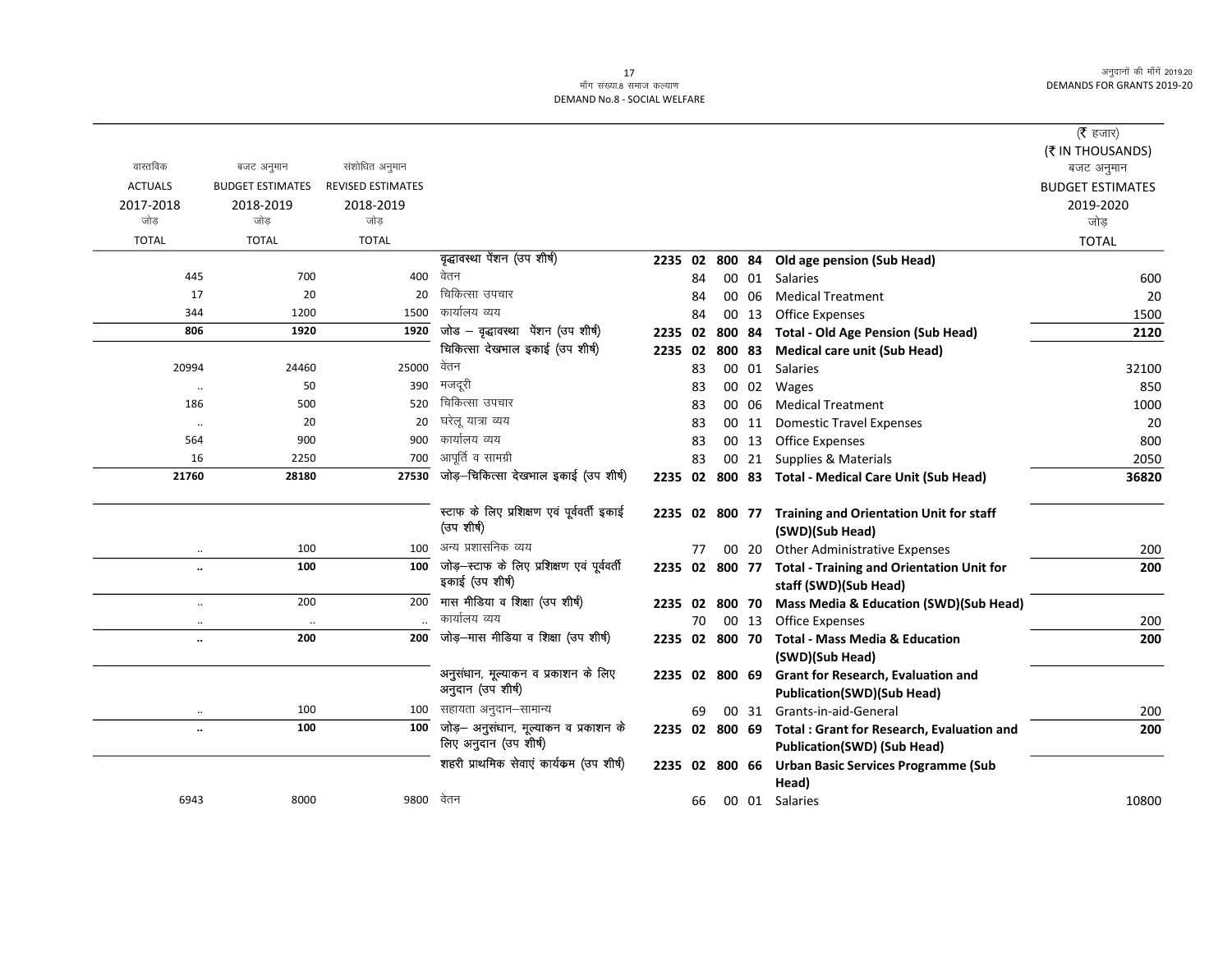### ्च<br>माँग संख्या.8 समाज कल्याण DEMAND No.8 - SOCIAL WELFARE

|                      |                         |                          |                                                                                      |                |          |                |                                                                    | (रै हजार)               |
|----------------------|-------------------------|--------------------------|--------------------------------------------------------------------------------------|----------------|----------|----------------|--------------------------------------------------------------------|-------------------------|
| वास्तविक             |                         |                          |                                                                                      |                |          |                |                                                                    | (₹ IN THOUSANDS)        |
|                      | बजट अनुमान              | संशोधित अनुमान           |                                                                                      |                |          |                |                                                                    | बजट अनुमान              |
| <b>ACTUALS</b>       | <b>BUDGET ESTIMATES</b> | <b>REVISED ESTIMATES</b> |                                                                                      |                |          |                |                                                                    | <b>BUDGET ESTIMATES</b> |
| 2017-2018<br>जोड     | 2018-2019<br>जोड        | 2018-2019<br>जोड         |                                                                                      |                |          |                |                                                                    | 2019-2020<br>जोड़       |
| <b>TOTAL</b>         | <b>TOTAL</b>            | <b>TOTAL</b>             |                                                                                      |                |          |                |                                                                    |                         |
|                      | 100                     | 100                      | चिकित्सा उपचार                                                                       |                |          |                | <b>Medical Treatment</b>                                           | <b>TOTAL</b>            |
| $\ddot{\phantom{a}}$ | 100                     | 100                      | घरेलू यात्रा व्यय                                                                    |                | 66<br>66 | 00 06<br>00 11 | <b>Domestic Travel Expenses</b>                                    | 100<br>100              |
| $\ddotsc$<br>6943    | 8200                    | 10000                    | जोड़–शहरी प्राथमिक सेवाएं कार्यकम (उप                                                |                |          |                |                                                                    |                         |
|                      |                         |                          | शीर्ष)                                                                               |                |          |                | 2235 02 800 66 Total - Urban basic Service programme<br>(Sub Head) | 11000                   |
|                      |                         |                          | इंदिरा गाँधी राष्ट्रीय वृद्धावस्था पेंशन योजना                                       | 2235 02 800 62 |          |                | Indira Gandhi National Old Age Pension                             |                         |
|                      |                         |                          | (आई.जी.एन.ओ.एपी.एस.)(एन.एस.ए.पी.) (सी.<br>एस.एस) (उप शीर्ष)                          |                |          |                | Scheme (IGNOAPS) (NSAP) (CSS) (Sub                                 |                         |
|                      |                         |                          |                                                                                      |                |          |                | Head)                                                              |                         |
|                      |                         |                          |                                                                                      |                |          |                |                                                                    |                         |
| 338550               | 340000                  | 340000                   | अन्य प्रभार                                                                          |                | 62       |                | 00 50 Other Charges                                                |                         |
| 338550               | 340000                  | 340000                   | जोड़- इंदिरा गाँधी राष्ट्रीय वृद्धावस्था पेंशन                                       | 2235 02 800 62 |          |                | Total - Indira Gandhi National Old Age                             |                         |
|                      |                         |                          | योजना (आई.जी.एन.ओ.एपी.एस.) (एन.एस.ए.<br>पी.) (सी.एस.एस) (उप शीर्ष)                   |                |          |                | Pension Scheme (IGNOAPS) (NSAP) (CSS)                              |                         |
|                      |                         |                          |                                                                                      |                |          |                | (Sub Head)                                                         |                         |
|                      |                         |                          |                                                                                      |                |          |                |                                                                    |                         |
|                      |                         |                          | इंदिरा गाँधी राष्ट्रीय दिव्यांग पेंशन योजना<br>(आई.जी.एन.डीपी.एस.)(एन.एस.ए.पी.) (सी. | 2235 02 800 61 |          |                | <b>Indira Gandhi National Disability Pension</b>                   |                         |
|                      |                         |                          | एस.एस) (उप शीर्ष)                                                                    |                |          |                | Scheme (IGNDPS) (NSAP) (CSS) (Sub Head)                            |                         |
|                      |                         |                          |                                                                                      |                |          |                |                                                                    |                         |
| 19998                | 20000                   | 20000                    | अन्य प्रभार<br>जोड़- इंदिरा गाँधी राष्ट्रीय दिव्यांग पेंशन                           |                | 61       |                | 00 50 Other Charges                                                |                         |
| 19998                | 20000                   | 20000                    | योजना (आई.जी.एन.डीपी.एस.)(एन.एस.ए.पी.                                                |                |          |                | 2235 02 800 61 Total - Indira Gandhi National Disability           |                         |
|                      |                         |                          | ) (सी.एस.एस) (उप शीर्ष)                                                              |                |          |                | Pension Scheme (IGNDPS) (NSAP) (CSS)                               |                         |
|                      |                         |                          |                                                                                      |                |          |                | (Sub Head)                                                         |                         |
| 422720               | 465010                  | 449290                   | जोड़-अन्य व्यय (लघु शीर्ष)                                                           | 2235 02 800    |          |                |                                                                    | 112780                  |
|                      |                         |                          |                                                                                      |                |          |                | <b>Total - Other Expenditure (Minor Head)</b>                      |                         |
| 12945589             | 14327200                | 16745050                 | जोड़–समाज कल्याण (उप मुख्य शीर्ष)                                                    | 2235 02        |          |                | <b>Total - Social Welfare (Sub Major Head)</b>                     | 15998050                |
|                      |                         |                          | राष्ट्रीय सामाजिक सहायता कार्यकम (उप                                                 | 2235 03        |          |                | <b>National Social Assistance Programme</b>                        |                         |
|                      |                         |                          | मुख्य शीर्ष)                                                                         |                |          |                | (Sub Major Head)                                                   |                         |
|                      |                         |                          | राष्ट्रीय वृद्धावस्था पेंशन योजना (लघु शीर्ष)                                        | 2235 03 101    |          |                | <b>National Old Age Pension Scheme (Minor</b>                      |                         |
|                      |                         |                          |                                                                                      |                |          |                | Head)                                                              |                         |
|                      |                         |                          | इंदिरा गाँधी राष्ट्रीय वृद्धावस्था पेंशन योजना                                       | 2235 03 101 98 |          |                | <b>Indira Gandhi National Old Age Pension</b>                      |                         |
|                      |                         |                          | (आई.जी.एन.ओ.एपी.एस.) (एन.एस.ए.पी.) (सी.                                              |                |          |                | Scheme (IGNOAPS) (NSAP) (CSS) (Sub                                 |                         |
|                      |                         |                          | एस.एस) (उप शीर्ष)                                                                    |                |          |                | Head)                                                              |                         |
|                      |                         |                          |                                                                                      |                |          |                |                                                                    |                         |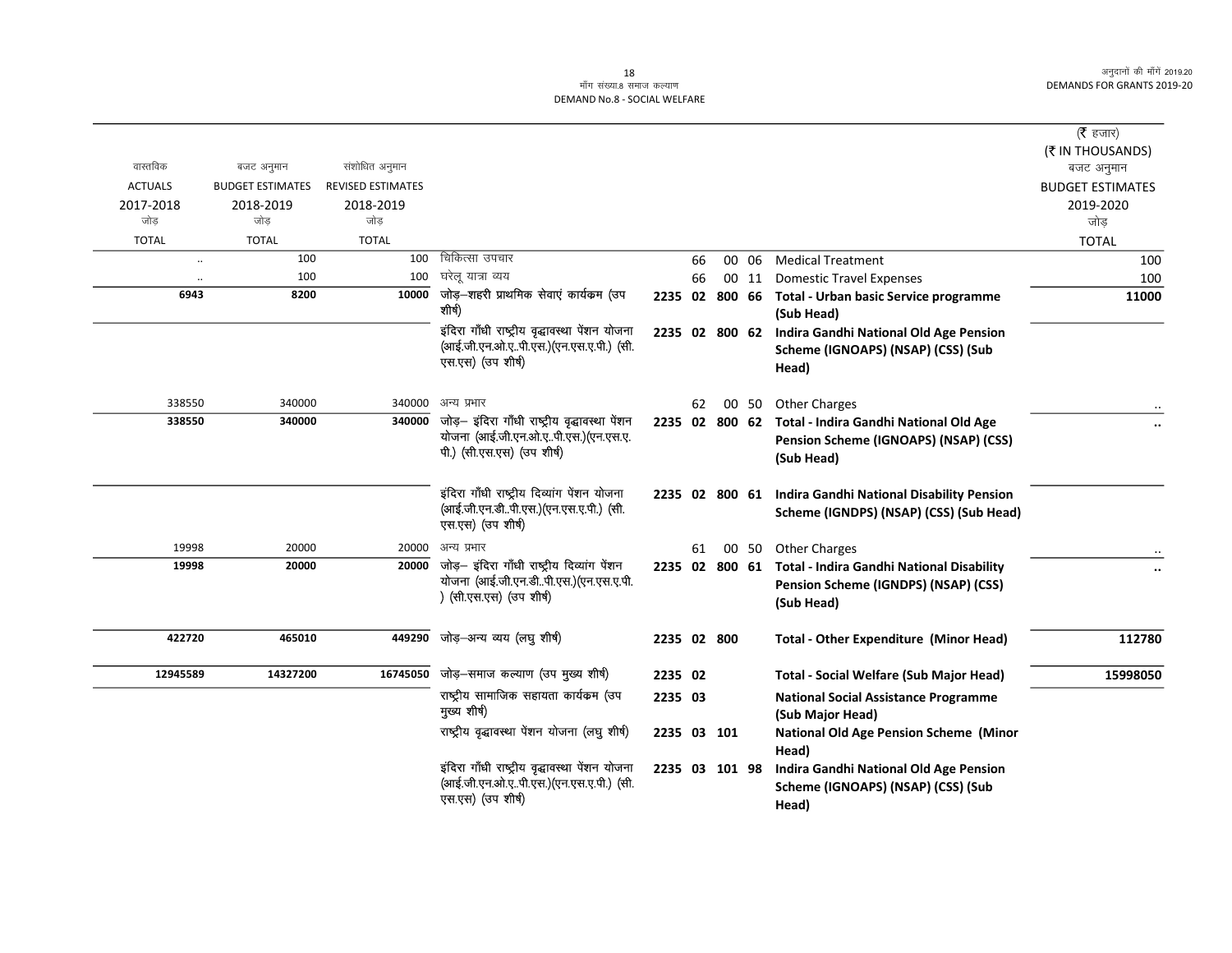#### 19 ्र<br>माँग संख्या.8 समाज कल्याण DEMAND No.8 - SOCIAL WELFARE

|                      |                         |                          |                                                                                                                     |                |    |        |       |                                                                                               | ( <b>रै</b> हजार)       |
|----------------------|-------------------------|--------------------------|---------------------------------------------------------------------------------------------------------------------|----------------|----|--------|-------|-----------------------------------------------------------------------------------------------|-------------------------|
|                      |                         |                          |                                                                                                                     |                |    |        |       |                                                                                               | (₹ IN THOUSANDS)        |
| वास्तविक             | बजट अनुमान              | संशोधित अनुमान           |                                                                                                                     |                |    |        |       |                                                                                               | बजट अनुमान              |
| <b>ACTUALS</b>       | <b>BUDGET ESTIMATES</b> | <b>REVISED ESTIMATES</b> |                                                                                                                     |                |    |        |       |                                                                                               | <b>BUDGET ESTIMATES</b> |
| 2017-2018<br>जोड     | 2018-2019<br>जोड        | 2018-2019<br>जोड         |                                                                                                                     |                |    |        |       |                                                                                               | 2019-2020<br>जोड़       |
| <b>TOTAL</b>         | <b>TOTAL</b>            | <b>TOTAL</b>             |                                                                                                                     |                |    |        |       |                                                                                               | <b>TOTAL</b>            |
| $\ddotsc$            | $\ldots$                |                          | अन्य प्रभार                                                                                                         |                | 98 |        | 00 50 | <b>Other Charges</b>                                                                          | 340000                  |
| $\ddot{\phantom{a}}$ | $\ldots$                |                          | जोड़- इंदिरा गाँधी राष्ट्रीय वृद्धावस्था पेंशन<br>योजना (आई.जी.एन.ओ.एपी.एस.)(एन.एस.ए.<br>पी.) (सी.एस.एस) (उप शीर्ष) | 2235 03 101 98 |    |        |       | Total - Indira Gandhi National Old Age<br>Pension Scheme (IGNOAPS) (NSAP) (CSS)<br>(Sub Head) | 340000                  |
| $\ddot{\phantom{0}}$ | $\ldots$                |                          | जोड़-राष्ट्रीय वृद्धावस्था पेंशन योजना (लघु<br>शीर्ष)                                                               | 2235 03 101    |    |        |       | <b>Total - National Old Age Pension Scheme</b><br>(Minor Head)                                | 340000                  |
|                      |                         |                          | राष्ट्रीय परिवारिक सहायता योजना (लघु<br>शीर्ष)                                                                      | 2235 03 102    |    |        |       | <b>National Family Benefit Scheme (Minor</b><br>Head)                                         |                         |
|                      |                         |                          | राष्ट्रीय परिवारिक सहायता योजना (उप<br>शीर्ष)                                                                       | 2235 03        |    | 102 00 |       | <b>National Family Benefit Scheme (Sub</b><br>Head)                                           |                         |
| 59180                |                         |                          | अंशदान                                                                                                              |                | 00 |        | 00 32 | Contribution                                                                                  |                         |
|                      | 100000                  | 70000                    | अन्य प्रभार                                                                                                         |                | 00 |        | 00 50 | <b>Other Charges</b>                                                                          | 90000                   |
| 59180                | 100000                  | 70000                    | जोड़—राष्ट्रीय परिवारिक सहायता योजना<br>(उप शीर्ष)                                                                  | 2235 03        |    | 102 00 |       | <b>Total - National Family Benefit Scheme</b><br>(Sub Head)                                   | 90000                   |
|                      |                         |                          | राष्ट्रीय परिवारिक लाभ योजना (एन.एस.ए.पी.<br>) (सी.एस.एस) (उप शीर्ष)                                                | 2235 03        |    | 102 98 |       | <b>National Family Benefit Scheme (NSAP)</b><br>(CSS) (Sub Head)                              |                         |
| 30460                | 40000                   | 46800                    | अन्य प्रभार                                                                                                         |                | 98 |        | 00 50 | <b>Other Charges</b>                                                                          | 47000                   |
| 30460                | 40000                   | 46800                    | जोड़-राष्ट्रीय परिवारिक लाभ योजना (एन.<br>एस.ए.पी.) (सी.एस.एस) (उप शीर्ष)                                           | 2235 03 102 98 |    |        |       | <b>Total - National Family Benefit Scheme</b><br>(NSAP) (CSS) (Sub Head)                      | 47000                   |
| 89640                | 140000                  | 116800                   | जोड़-राष्ट्रीय परिवारिक सहायता योजना<br>(लघु शीर्ष)                                                                 | 2235 03 102    |    |        |       | <b>Total - National Family Benefit Scheme</b><br>(Minor Head)                                 | 137000                  |
| 89640                | 140000                  | 116800                   | जोड़– राष्ट्रीय सामाजिक सहायता कार्यक्रम<br>(उप मुख्य शीर्ष)                                                        | 2235 03        |    |        |       | <b>Total - National Social Assistance</b><br><b>Programme (Sub Major Head)</b>                | 477000                  |
| 13035229             | 14467200                | 16861850                 | जोड़-मुख्य शीर्ष "2235"                                                                                             | 2235           |    |        |       | <b>TOTAL - MAJOR HEAD"2235"</b>                                                               | 16475050                |
|                      |                         |                          | मुख्य शीर्ष "2236"                                                                                                  |                |    |        |       | MAJOR HEAD "2236"                                                                             |                         |
|                      |                         |                          | पोषण (मुख्य शीर्ष)                                                                                                  | 2236           |    |        |       | <b>Nutrition (Major Head)</b>                                                                 |                         |
|                      |                         |                          | पोषक आहार एवं पेयों का वितरण (उप<br>मुख्य शीर्ष)                                                                    | 2236 02        |    |        |       | Distribution of nutritious food and<br>beverages (Sub Major Head)                             |                         |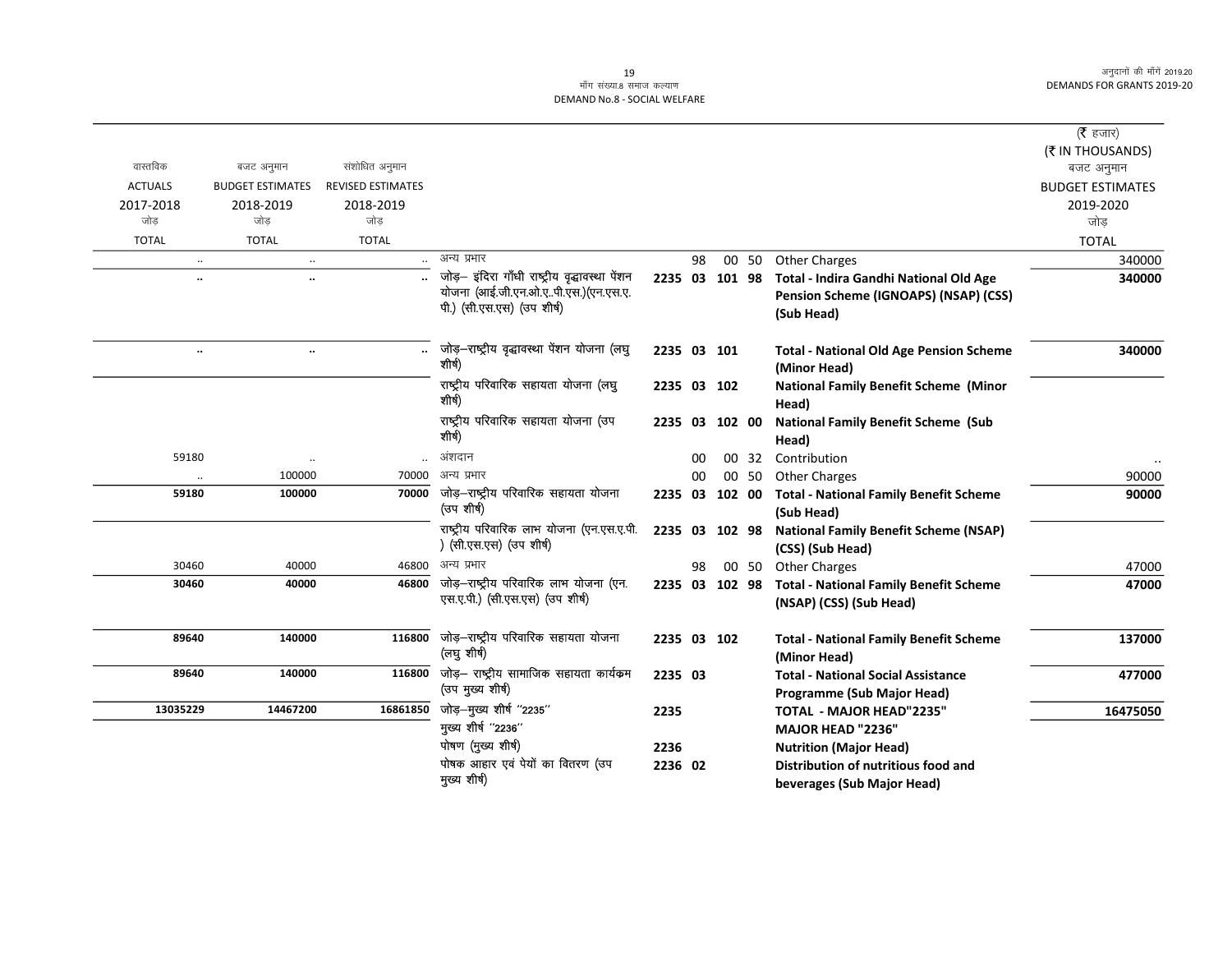#### 20 ek¡x l a[;k-8 lekt dY;k.k DEMAND No.8 - SOCIAL WELFARE

|                      |                             |                          |                                                                            |                |    |       |                                                                                   | ( $\bar{\tau}$ हजार)    |
|----------------------|-----------------------------|--------------------------|----------------------------------------------------------------------------|----------------|----|-------|-----------------------------------------------------------------------------------|-------------------------|
|                      |                             |                          |                                                                            |                |    |       |                                                                                   | (₹ IN THOUSANDS)        |
| वास्तविक             | बजट अनुमान                  | संशोधित अनुमान           |                                                                            |                |    |       |                                                                                   | बजट अनुमान              |
| <b>ACTUALS</b>       | <b>BUDGET ESTIMATES</b>     | <b>REVISED ESTIMATES</b> |                                                                            |                |    |       |                                                                                   | <b>BUDGET ESTIMATES</b> |
| 2017-2018            | 2018-2019                   | 2018-2019                |                                                                            |                |    |       |                                                                                   | 2019-2020               |
| जोड                  | जोड                         | जोड                      |                                                                            |                |    |       |                                                                                   | जोड                     |
| <b>TOTAL</b>         | <b>TOTAL</b>                | <b>TOTAL</b>             |                                                                            |                |    |       |                                                                                   | <b>TOTAL</b>            |
|                      |                             |                          | विशेष पोषक कार्यक्रम (लघु शीर्ष)                                           | 2236 02 101    |    |       | <b>Special Nutrition Programme (Minor Head)</b>                                   |                         |
|                      |                             |                          | मूक एवं वधिर छात्रों के लिए दोपहर का<br>भोजन (उप शीर्ष)                    | 2236 02 101 79 |    |       | Mid-day meal for deaf and dumb students<br>(Sub Head)                             |                         |
|                      | 100                         | 100                      | कार्यालय व्यय                                                              |                | 79 |       | 00 13 Office Expenses                                                             | 100                     |
| $\ddot{\phantom{a}}$ | 100                         | 100                      | जोड़—मूक एवं वधिर छात्रों के लिए दोपहर<br>का भोजन (उप शीर्ष)               | 2236 02 101 79 |    |       | Total - Mid-day meal for deaf and dumb<br>students (Sub Head)                     | 100                     |
|                      | 100<br>$\ddot{\phantom{0}}$ | 100                      | जोड़-विशेष पोषक कार्यक्रम (लघु शीर्ष)                                      | 2236 02 101    |    |       | <b>Total - Special Nutrition Programme</b><br>(Minor Head)                        | 100                     |
|                      |                             |                          | अ.ज. के लिए विशेष घटक योजना (लघु<br>शीर्ष)                                 | 2236 02 789    |    |       | <b>Special Component Plan for Scheduled</b><br><b>Castes (Minor Head)</b>         |                         |
|                      |                             |                          | मूक एवं वधिर छात्रों के लिए दोपहर का<br>भोजन (एस.सी.एस.पी) (उप शीर्ष)      | 2236 02 789 93 |    |       | Mid-day meal for deaf and dumb students<br>(SCSP)(Sub Head)                       |                         |
|                      | 100                         | 100                      | कार्यालय व्यय                                                              |                | 93 | 00 13 | <b>Office Expenses</b>                                                            | 100                     |
| $\ddot{\phantom{a}}$ | 100                         | 100                      | जोड़—मूक एवं वधिर छात्रों के लिए दोपहर<br>का भोजन (एस.सी.एस.पी) (उप शीर्ष) | 2236 02 789 93 |    |       | Total - Mid-day meal for deaf and dumb<br>students (SCSP)(Sub Head)               | 100                     |
| $\ddot{\phantom{a}}$ | 100                         | 100                      | जोड़-अ.ज. के लिए विशेष घटक योजना<br>(लघु शीर्ष)                            | 2236 02 789    |    |       | <b>Total - Special Component Plan for</b><br><b>Scheduled Castes (Minor Head)</b> | 100                     |
| $\ddot{\phantom{a}}$ | 200                         | 200                      | जोड़—पोषक आहार एवं पेयों का वितरण<br>(उप मुख्य शीर्ष)                      | 2236 02        |    |       | <b>Total - Distribution of nutritious food and</b><br>beverages (Sub Major Head)  | 200                     |
| $\ddot{\phantom{a}}$ | 200                         | 200                      | जोड़-मुख्य शीर्ष "2236"                                                    | 2236           |    |       | TOTAL - MAJOR HEAD"2236"                                                          | 200                     |
| 13038126             | 14472600                    | 16865900                 | जोड–राजस्व भाग                                                             |                |    |       | <b>TOTAL - REVENUE SECTION</b>                                                    | 16480300                |
|                      |                             |                          | पूँजी भाग :                                                                |                |    |       | <b>CAPITAL SECTION:</b>                                                           |                         |
|                      |                             |                          | मुख्य शीर्ष "4235"                                                         |                |    |       | MAJOR HEAD "4235"                                                                 |                         |
|                      |                             |                          | सामाजिक सुरक्षा एवं कल्याण पर पूँजी<br>परिव्यय (मुख्य शीर्ष)               | 4235           |    |       | Capital Outlay on Social Security &<br><b>Welfare (Major Head)</b>                |                         |
|                      |                             |                          | समाज कल्याण (उप मुख्य शीर्ष)                                               | 4235 02        |    |       | Social Welfare (Sub Major Head)                                                   |                         |
|                      |                             |                          | विकलागों का कल्याण (लघु शीर्ष)                                             | 4235 02 101    |    |       | <b>Welfare of Handicapped (Minor Head)</b>                                        |                         |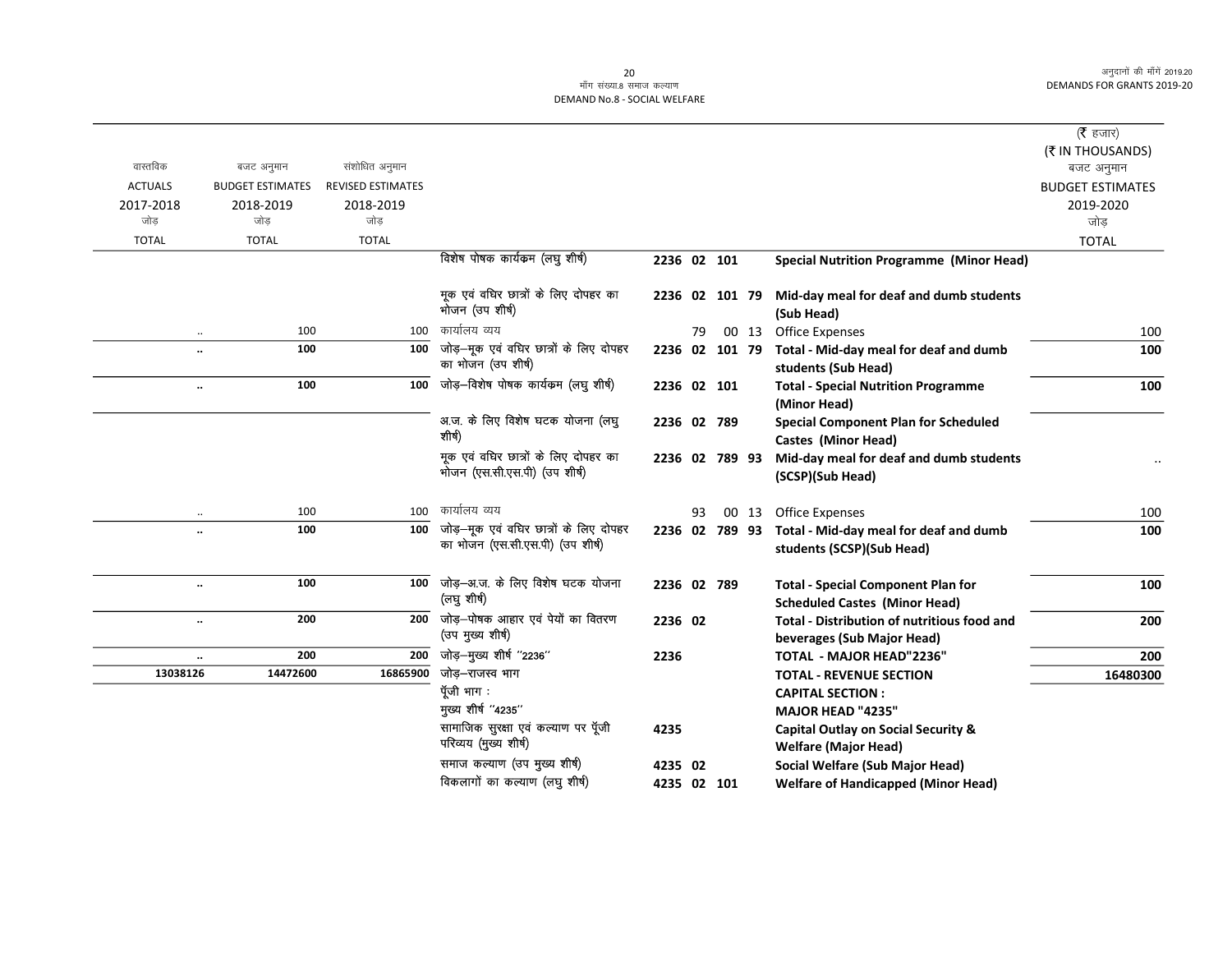## 21 ek¡x l a[;k-8 lekt dY;k.k DEMAND No.8 - SOCIAL WELFARE

|                  |                         |                   |                                                                     |             |    |                |       |                                                      | ( $\bar{\tau}$ हजार)    |
|------------------|-------------------------|-------------------|---------------------------------------------------------------------|-------------|----|----------------|-------|------------------------------------------------------|-------------------------|
|                  |                         |                   |                                                                     |             |    |                |       |                                                      | (₹ IN THOUSANDS)        |
| वास्तविक         | बजट अनुमान              | संशोधित अनुमान    |                                                                     |             |    |                |       |                                                      | बजट अनुमान              |
| <b>ACTUALS</b>   | <b>BUDGET ESTIMATES</b> | REVISED ESTIMATES |                                                                     |             |    |                |       |                                                      | <b>BUDGET ESTIMATES</b> |
| 2017-2018<br>जोड | 2018-2019<br>जोड        | 2018-2019<br>जोड  |                                                                     |             |    |                |       |                                                      | 2019-2020<br>जोड़       |
|                  | <b>TOTAL</b>            | <b>TOTAL</b>      |                                                                     |             |    |                |       |                                                      |                         |
| <b>TOTAL</b>     |                         |                   | विकलांग व्यक्ति अधिनियम 1995 के                                     |             |    |                |       |                                                      | <b>TOTAL</b>            |
|                  |                         |                   | कार्यान्वयन के लिए योजना (सी.एस.एस)                                 |             |    |                |       | 4235 02 101 82 Scheme for Implementation of Persons  |                         |
|                  |                         |                   | (उप शीर्ष)                                                          |             |    |                |       | with disabilities act 1995 (SIPDA)(CSS) (Sub         |                         |
| 110000           | 140000                  | 90000             | बडे निर्माण कार्य                                                   |             | 82 |                | 00 53 | Head)<br><b>Major Works</b>                          | 90000                   |
| 110000           | 140000                  | 90000             | जोड़-विकलांग व्यक्ति अधिनियम 1995 के                                |             |    |                |       | 4235 02 101 82 Total - Scheme for Implementation of  | 90000                   |
|                  |                         |                   | कार्यान्वयन के लिए योजना (सी.एस.एस)                                 |             |    |                |       | Persons with disabilities act 1995                   |                         |
|                  |                         |                   | (उप शीर्ष)                                                          |             |    |                |       | (SIPDA)(CSS) (Sub Head)                              |                         |
| 110000           | 140000                  | 90000             | जोड़-विकलागों का कल्याण (लघु शीर्ष)                                 | 4235 02 101 |    |                |       | <b>Total - Welfare of Handicapped (Minor</b>         | 90000                   |
|                  |                         |                   |                                                                     |             |    |                |       | Head)                                                |                         |
|                  |                         |                   | बुर्जुगों, अशक्त तथा निराश्रितों का कल्याण                          | 4235 02 104 |    |                |       | Welfare of aged, infirm and destitutes               |                         |
|                  |                         |                   | (लघु शीर्ष)                                                         |             |    |                |       | (Minor Head)                                         |                         |
|                  |                         |                   | वृद्वावस्था गृह (उप शीर्ष)                                          | 4235 02     |    | 104 98         |       | Old Age Home (Sub Head)                              |                         |
| $\cdot\cdot$     | 50000                   | 40000             | बड़े निर्माण कार्य                                                  |             | 98 |                | 00 53 | Major Works                                          | 50000                   |
| $\ldots$         | 50000                   | 40000             | जोड़-वृद्वावस्था गृह (उप शीर्ष)                                     | 4235 02     |    | 104 98         |       | Total - Old Age Home (Sub Head)                      | 50000                   |
|                  |                         |                   | हाफ वे होम/लॉंग स्टे होम (उप शीर्ष)                                 |             |    | 4235 02 104 95 |       | Half Way Home/ Long Stay Home (Sub                   |                         |
|                  |                         |                   |                                                                     |             |    |                |       | Head)                                                |                         |
| 2930             |                         |                   | बडे निर्माण कार्य                                                   |             | 95 |                | 00 53 | <b>Major Works</b>                                   | 50000                   |
| 2930             | $\ddot{\phantom{a}}$    |                   | जोड़-हाफ वे होम/लॉंग स्टे होम (उप शीर्ष)                            |             |    |                |       | 4235 02 104 95 Total - Half Way Home/ Long Stay Home | 50000                   |
|                  |                         |                   |                                                                     |             |    |                |       | (Sub Head)                                           |                         |
| 2930             | 50000                   | 40000             | जोड़-बुर्जुगों, अशक्त तथा निराश्रितों का                            | 4235 02 104 |    |                |       | Total - Welfare of aged, infirm and                  | 100000                  |
|                  |                         |                   | कल्याण (लघु शीर्ष)                                                  |             |    |                |       | destitutes (Minor Head)                              |                         |
|                  |                         |                   | अन्य व्यय (लघु शीर्ष)                                               | 4235 02 800 |    |                |       | <b>Other Expenditure (Minor Head)</b>                |                         |
|                  |                         |                   | विद्यमान भवनों में अतिरिक्त सुविधाओं का                             | 4235 02     |    | 800 94         |       | Provision of additional facilities in the            |                         |
|                  |                         |                   | प्राक्धान (उप शीर्ष)                                                |             |    |                |       | existing buildings (SWD)(Sub Head)                   |                         |
| 16213            |                         | $\ddotsc$         | लघु कार्य                                                           |             | 94 |                | 00 27 | Minor Works                                          |                         |
|                  | 20000                   | 30000             | बडे निर्माण कार्य                                                   |             | 94 |                | 00 53 | Major Works                                          | 30000                   |
| 16213            | 20000                   | 30000             | जोड़-विद्यमान भवनों में अतिरिक्त सुविधाओं<br>का प्रावधान (उप शीर्ष) | 4235 02     |    | 800 94         |       | Total - Provision of additional facilities in        | 30000                   |
|                  |                         |                   |                                                                     |             |    |                |       | the existing buildings (SWD)(Sub Head)               |                         |
| 16213            | 20000                   | 30000             | जोड़—अन्य व्यय (लघु शीर्ष)                                          | 4235 02 800 |    |                |       | <b>Total - Other Expenditure (Minor Head)</b>        | 30000                   |
| 129143           | 210000                  |                   | 160000 जोड़–समाज कल्याण (उप मुख्य शीर्ष)                            | 4235 02     |    |                |       | <b>Total - Social Welfare (Sub Major Head)</b>       | 220000                  |
|                  |                         |                   |                                                                     |             |    |                |       |                                                      |                         |